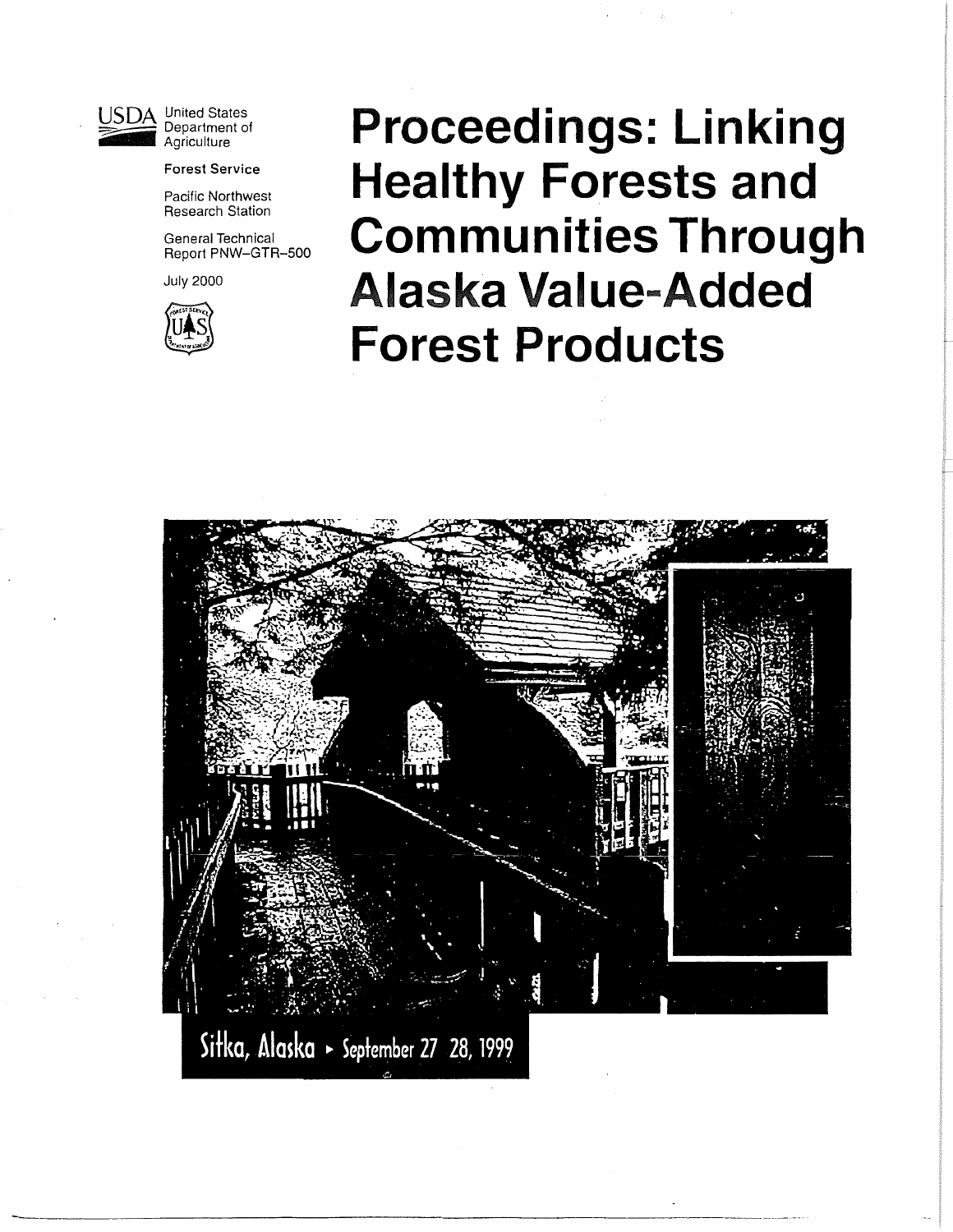### **Editors**

**Theodore L. Laufenberg** is a research engineer and composites specialist, Forest Products Laboratory, One Gifford Pinchot Drive, Madison, WI 53705-2398; and **Bridget K. Brady** is a technology transfer and information support specialist, Pacific Northwest Research Station, Wood Utilization Center, 204 Siginaka Way, Sitka, AK 99835.

**Front cover photo credit: Stephen A. Schmieding.** Forest Products Laboratory, Madison, Wisconsin. Images are of the Starrigavan Estuary and Bird Viewing Platform north of Sitka on the Tongass National Forest.

Papers were provided in camera-ready form for printing by the editors, who are therefore responsible for the content and accuracy. Opinions expressed may not necessarily reflect the position of the U.S. Department of Agriculture.

The use of trade or firm names is for information only and does not imply endorsement by the U.S. Department of Agriculture of any product or service.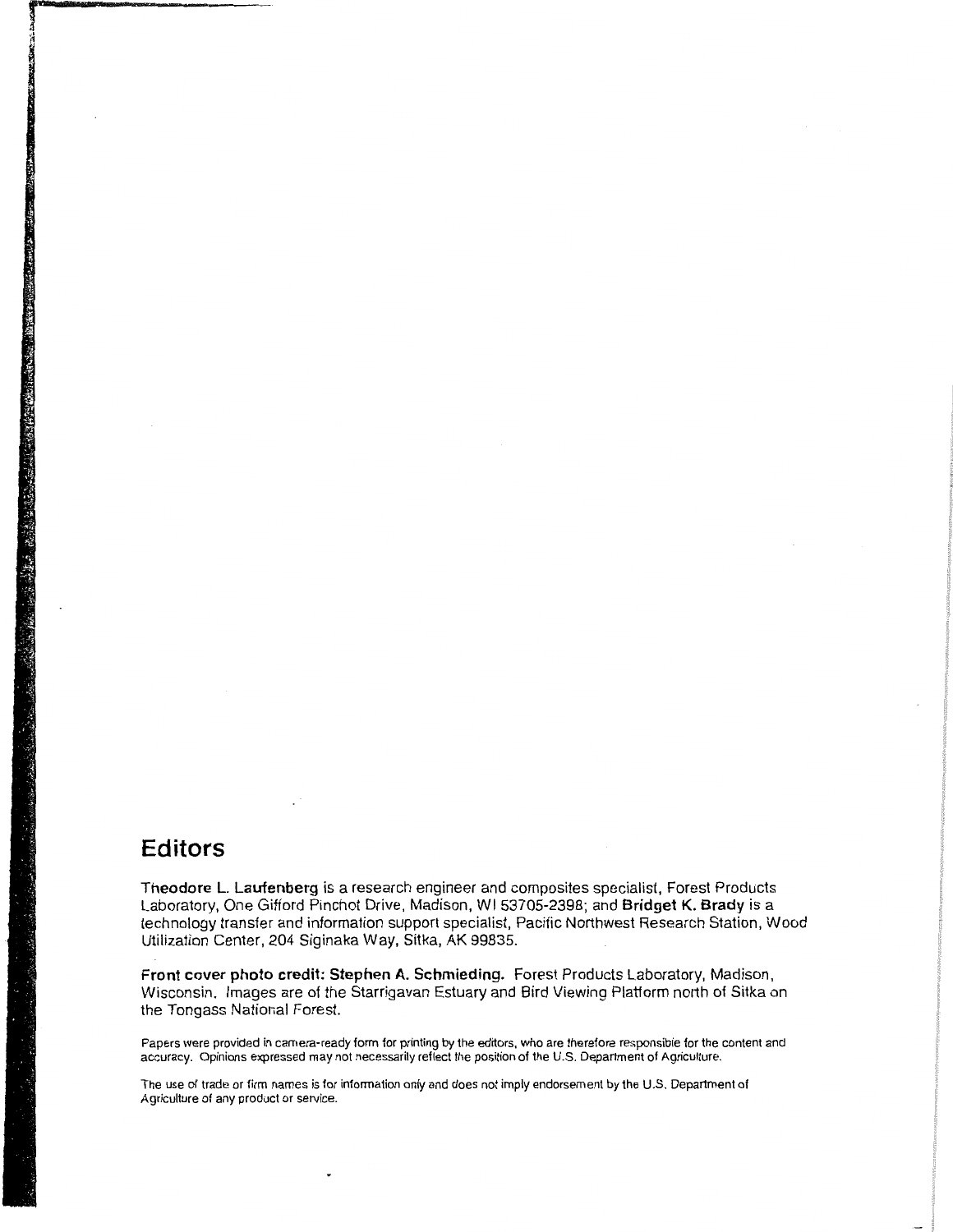# **Proceedings: Linking Healthy Forests and Communities Through Alaska Value-Added Forest Products**

Theodore L. Laufenberg, Technical Editor Bridget K. Brady, Editor

> Sitka, Alaska September 27-28, 1999

U.S. Department of Agriculture Forest Service Pacific Northwest Research Station Portland, Oregon General Technical Report PNW-GTR-500 July 2000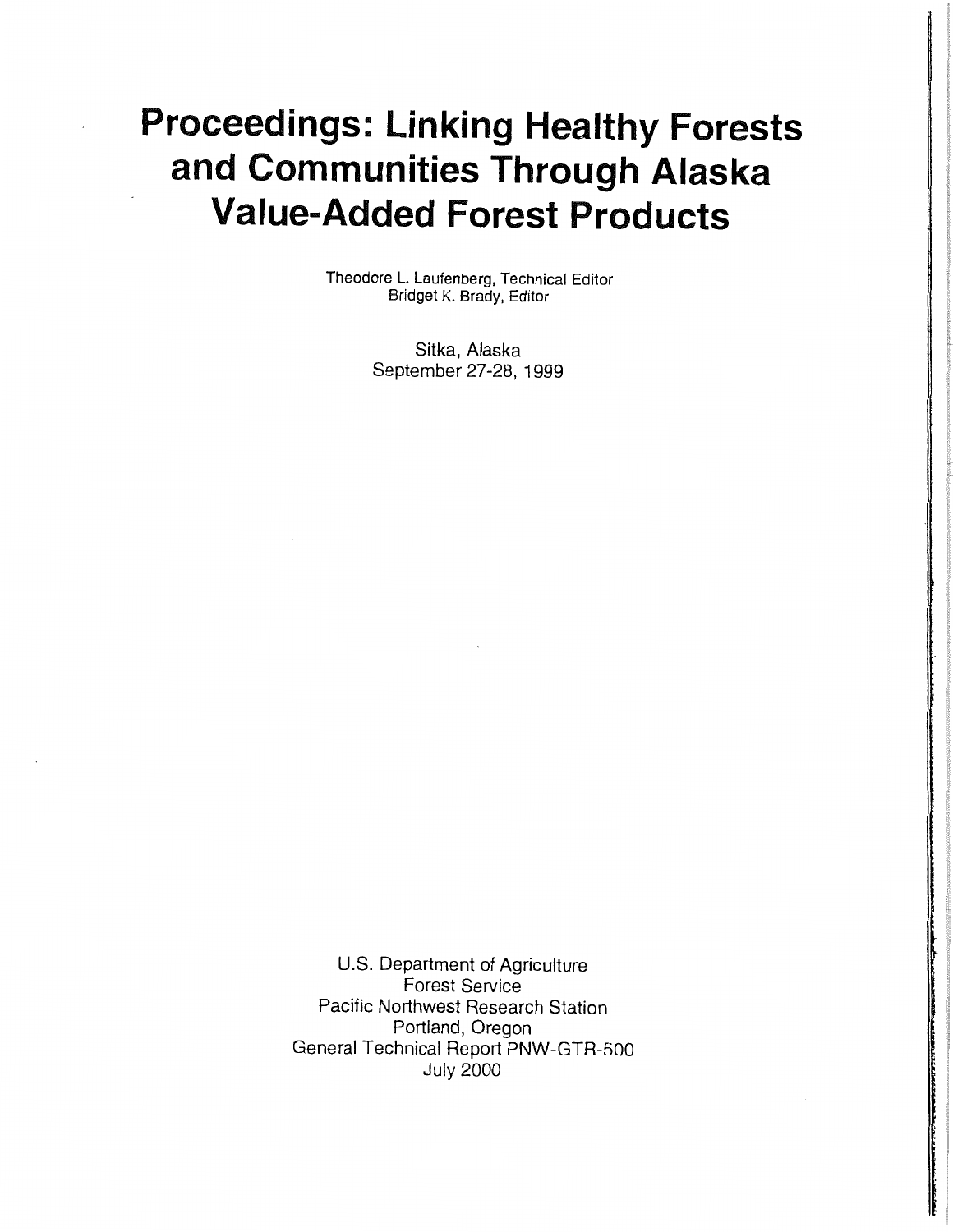# **Abstract**

**Laufenberg, Theodore L.; Brady, Bridget K., eds. 2000.** Proceedings: linking healthy forests and communities through Alaska value-added forest products. Gen. Tech. Rep. PNW-GTR-500. Portland, OR: U.S. Department of Agriculture, Forest Service, Pacific Northwest Research Station. 341 p.

The Alaska forest products industry is experiencing significant changes in its structure due to economic, ecological, and social pressures. Papers presented at this workshop brought together technical specialists and exhibitors from forest products industry, associations, universities, and private, state, and federal land management agencies. Topics included: policy and management shifts necessary to link healthy forests, communities, and industries; silvicultural concerns for future forest potential; enhancing value in lumber, engineered timber products, processing of finished wood products, and special (craft and non-timber) forest products; and assessment of Alaska forest products industry's competitive position within state, national, and in Pacific Rim markets.

As the first technology transfer event of the Wood Utilization Research and Development Center, the Alaska Value-Added Forest Products Workshop set the stage for developing a strong research and development program for the new center. The center's mission includes working with community partners to identify and evaluate the opportunities for small businesses and examining how small businesses benefit the local economy. The Alaska Wood Utilization Research and Development Center opened in Sitka in January 1999. Congress directed its creation to identify and evaluate "value-added" activities that may provide a durable mix of employment, profits, and forest products industry in Alaska. The Center is a part of the USDA-FS Pacific Northwest Research Station.

Keywords: forest products, Alaska, wood, timber, logs, economics, forest management, silviculture, land use, engineered products, lumber, special forest products, non-timber forest products, markets, international, secondary processing, value-added, forest health, Sitka spruce, yellow-cedar, western redcedar, hemlock, white spruce, red alder, small business, community development, research needs, industry capacity

. A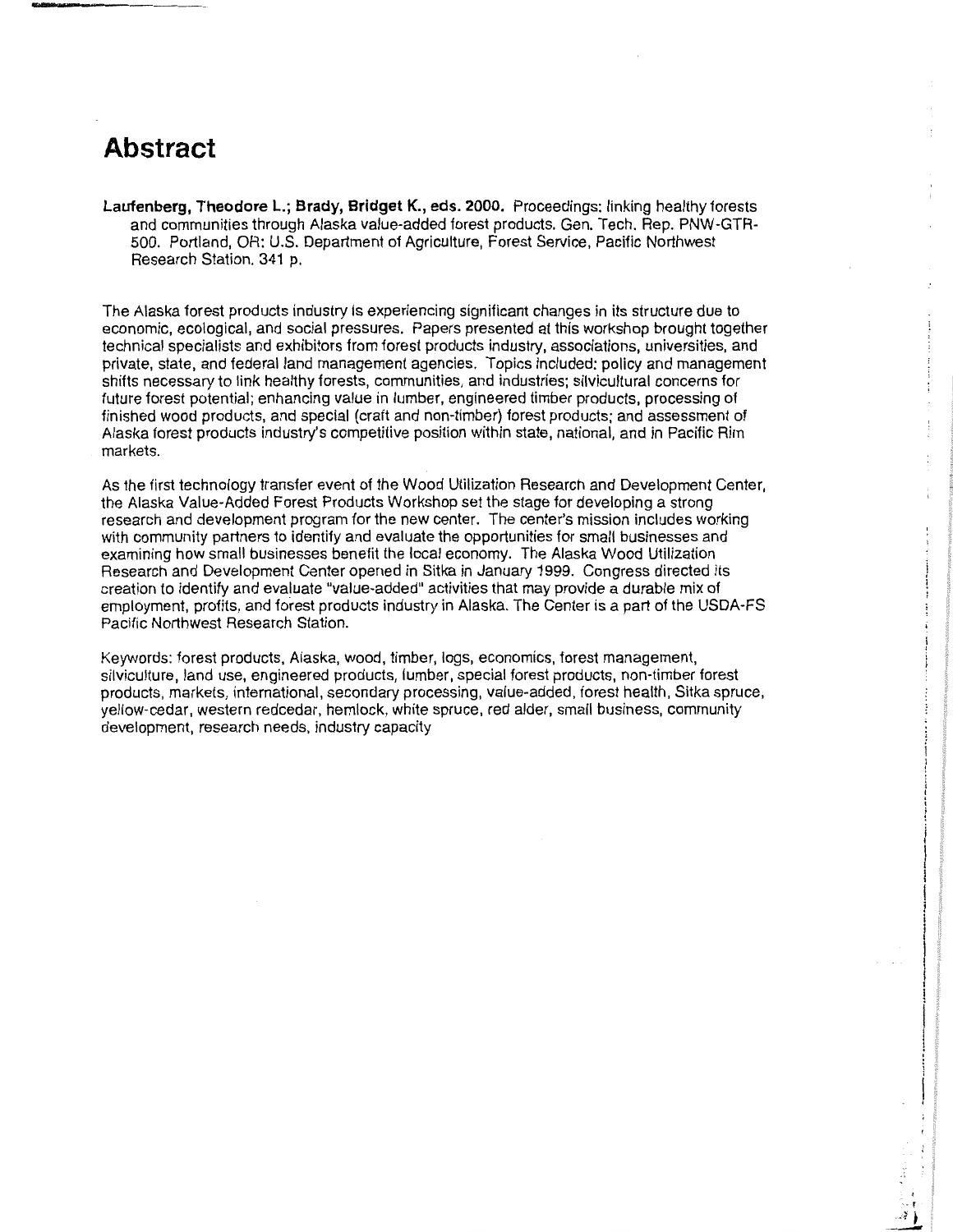# **Preface**

These proceedings comprise the papers submitted to document the presentations at the Alaska Value-added Forest Products Workshop held in Sitka, Alaska on September 27-28, 1999. As the first technology transfer effort for the Pacific Northwest Research Station (PNW) Wood Utilization Research and Development (R&D) Center, this workshop provided the outlet for a series of coordinated studies of the forest products arena. The design of these studies yielded broad coverage of the dynamic issues of Alaska forest resources and the product opportunities and industries derived from them.

During the first year to establish the Sitka center, we worked with Richard Haynes and Terry Shaw of the PNW management team on three objectives: 1) establishing the R&D program, 2) developing partnerships, and 3) hiring staff for the PNW's newest location. Our concept for expediting the development of the program of work for the center hinged on gathering current information from potential partners and soliciting ideas for the future needs of Alaska's forest products industry while the hiring process took place.

As we write this, the center has just become fully staffed and continues to develop their R&D programs. They have the results of these first coordinated studies, and supportive collaborating partners, to give them background and guidance as they undertake the challenges of identifying and evaluating opportunities for forest products in Alaska.

Given this opportunity, we'll introduce the center's staff and encourage you to contact them for advancing the discussions begun at this workshop:

Ken Kilborn, Team Leader Bridget Brady, Information Support Specialist Linda Christian, Forester Dave Nicholls, Research Forest Products Technologist Pete Tsournos, Research Economist

> Wood Utilization R&D Center Contact Information: Email: kakilborn@fs.fed.us Telephone: (907) 747-4308 Fax: (907) 747-4307

Our thanks and best wishes to each participant in this dialogue as we seek to achieve a sustainable balance in Alaska's forests, industry, and communities.

Theodore L. Laufenberg Acting Team Leader (January 1999 -December 1999) PNW Research Station, Wood Utilization R&D Center, Sitka, Alaska (Returned to Forest Products Laboratory, Madison, Wisconsin)

Bridget K. Brady Information Support Specialist PNW Research Station, Wood Utilization R&D Center, Sitka, Alaska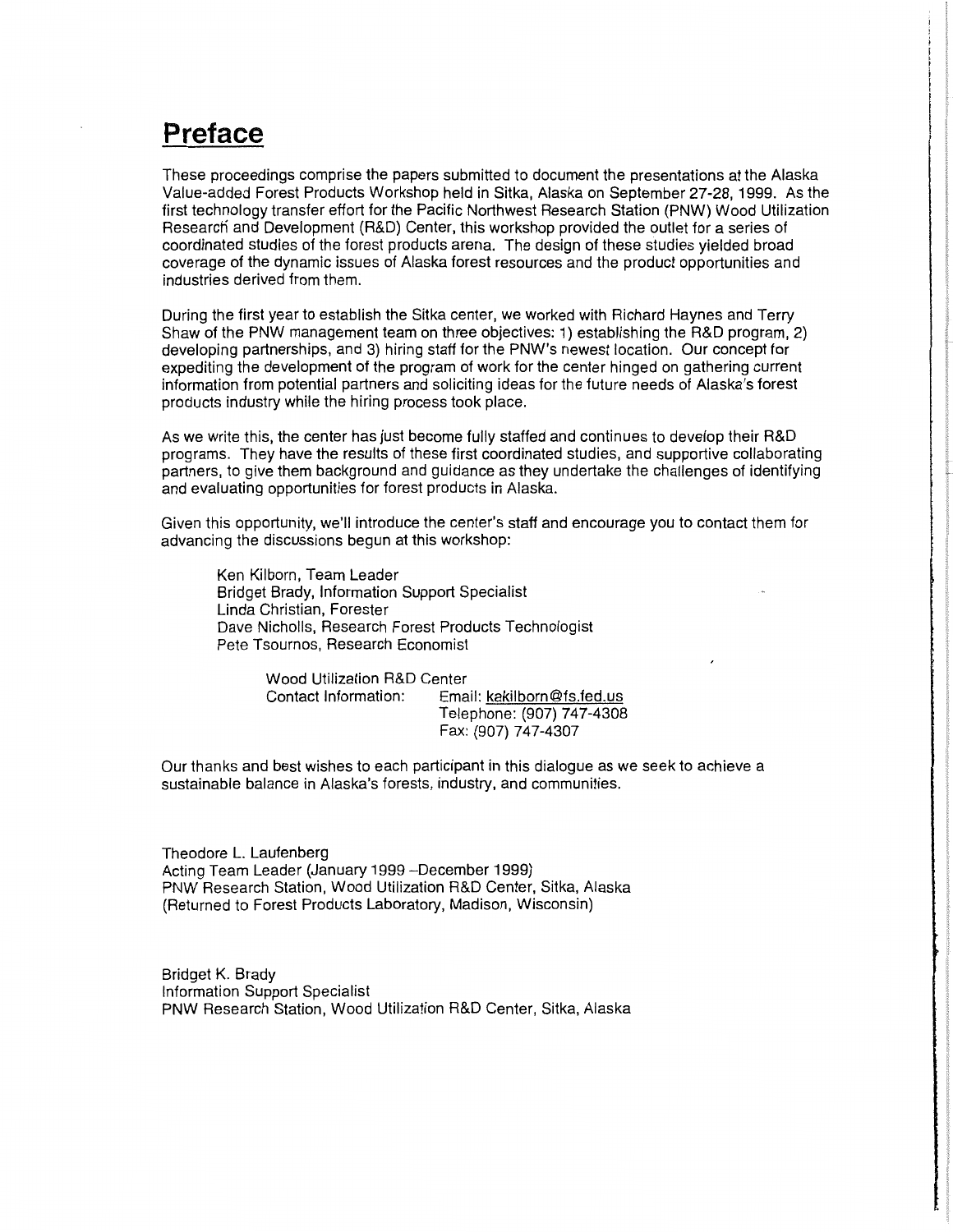# **Acknowledgments**

On behalf of the Pacific Northwest Research Station, thank you to everyone who participated. We sincerely appreciate your efforts to develop information and provide guidance for future work at the new Wood Utilization R&D Center.

Thomas Mills, Director, Pacific Northwest Research (PNW) Station Richard Haynes, Manager, PNW Social and Economic Values Research

#### **Planning Committee Members**

Theodore L. Laufenberg, Workshop Chairman Robert Gorman and Daniel J. Parrent, Workshop Co-chairs Bridget K. Brady, Workshop Coordinator

Session Moderators and Program Committee: Jamie Barbour, Marlene Campbell, Kathie Etulain, Richard Haynes, Susan LeVan, Mike McClellan, Terry Shaw, Richard Zaborske

#### **Sponsors**

Wood Products Development Service Juneau Economic Development Council University of Alaska; Anchorage, Fairbanks, and Southeast Alaska Science and Technology Foundation Society of American Foresters - Sitka Chapter City and Borough of Sitka USDA Forest Service- Pacific Northwest Research Station Region 10 and Forest Products Laboratory Cooperative State Research Education & Extension Service Rural Development

The authors and presenters are acknowledged for their time and effort to bring thoughtful dialogue to the wide range of workshop topics. Our workshop included user panels for each major session and we extend our appreciation to the panelists who shared their viewpoints on issues and challenges in their field. Participation in the evening exposition of value-added products and services was a highlight for many workshop attendees and we salute the exhibitors providing this hands-on and face-to-face opportunity for us.

Special thanks to our partners in the Alaska Regional Office (Region 10), Tongass' Sitka Supervisor and Ranger District staffs, PNW Public Affairs and Editing staff and the Sitka Convention and Visitors Bureau who collaborated with Bridget Brady to expedite our planning and execution of this workshop by sharing their experience, supplies, and ideas.

We are grateful for the creative talents shown on our cover design by Karen Berton. Cover photographs are by Steve Schmieding of the Forest Products Laboratory who also coordinated audio-visual support during the workshop.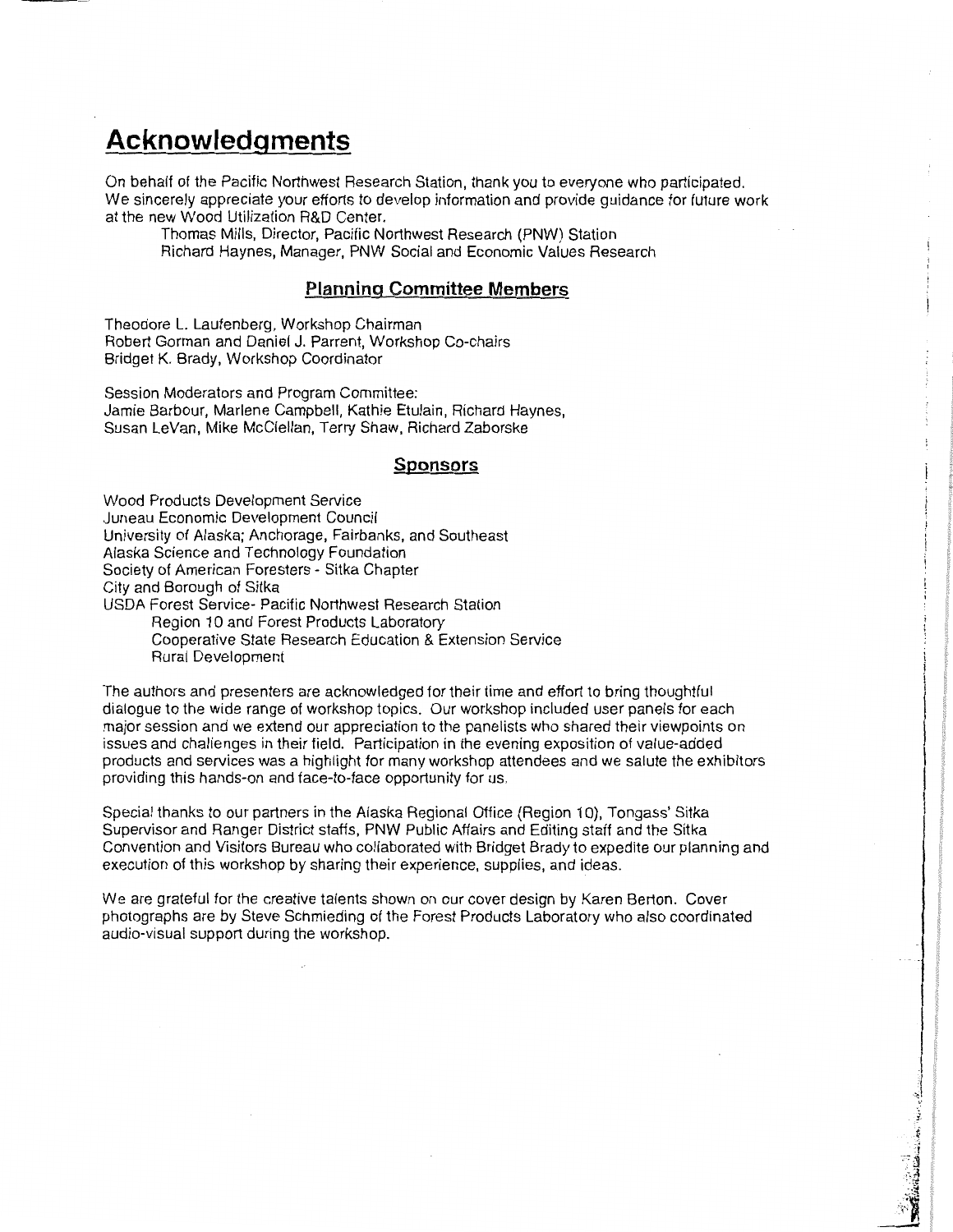# **Table of Contents**

| <b>Opening Session</b>                                                                                   | 1.                  |
|----------------------------------------------------------------------------------------------------------|---------------------|
| <b>Keynote Presentation</b>                                                                              |                     |
| A Vision for Revitalization of Alaska's Forest Products Industry                                         | 5                   |
| Jamie Kenworthy                                                                                          |                     |
|                                                                                                          | 6<br>$\overline{7}$ |
|                                                                                                          | 9                   |
|                                                                                                          | 11                  |
|                                                                                                          | 12                  |
| Linking healthy forests, communities and industry                                                        |                     |
| Ecology, Economics, Politics, and the Alaska Forest Products Industry<br>Gunnar Knapp                    | 13                  |
|                                                                                                          | 21                  |
|                                                                                                          | 21                  |
|                                                                                                          | 22                  |
| Assuring future forest potential                                                                         |                     |
| The Southeast Alaska Timber Resource and Industry: What Might the Future Hold?                           | 23                  |
| Richard R. Zaborske, Michael H. McClellan, Jamie Barbour,<br>Theodore L. Laufenberg, Charles G. Shaw III |                     |
| The Possibility of Using New Silvicultural Systems in Hemlock-Spruce Stands in                           |                     |
| Robert L. Deal                                                                                           | 27                  |
| Timber Merchandising Systems and Timber Sale Implications:                                               |                     |
| Phil Woolwine                                                                                            | 33                  |
|                                                                                                          | 41                  |
| Edmond C. Packee, Robert A. Wheeler                                                                      |                     |
|                                                                                                          | 42                  |
|                                                                                                          | 44                  |
|                                                                                                          | 44                  |
|                                                                                                          | 45                  |
| Ecological Function and Management of Forest Disease in Southeast Alaska<br>Paul E. Hennon               | 49                  |
|                                                                                                          | 49                  |
|                                                                                                          | 51                  |
|                                                                                                          | 53                  |
|                                                                                                          | 54                  |
| Enhancing values in lumber and engineered timber products                                                |                     |
| Kenneth A. Kilborn                                                                                       | 59                  |
|                                                                                                          | 60                  |
|                                                                                                          | 61                  |
| Assessment of Research and Development Needs of Primary Industry                                         | 62                  |
| Eini C. Lowell                                                                                           | 65                  |
|                                                                                                          | 66                  |
|                                                                                                          | 66                  |
|                                                                                                          | 67                  |
|                                                                                                          | 71                  |

I'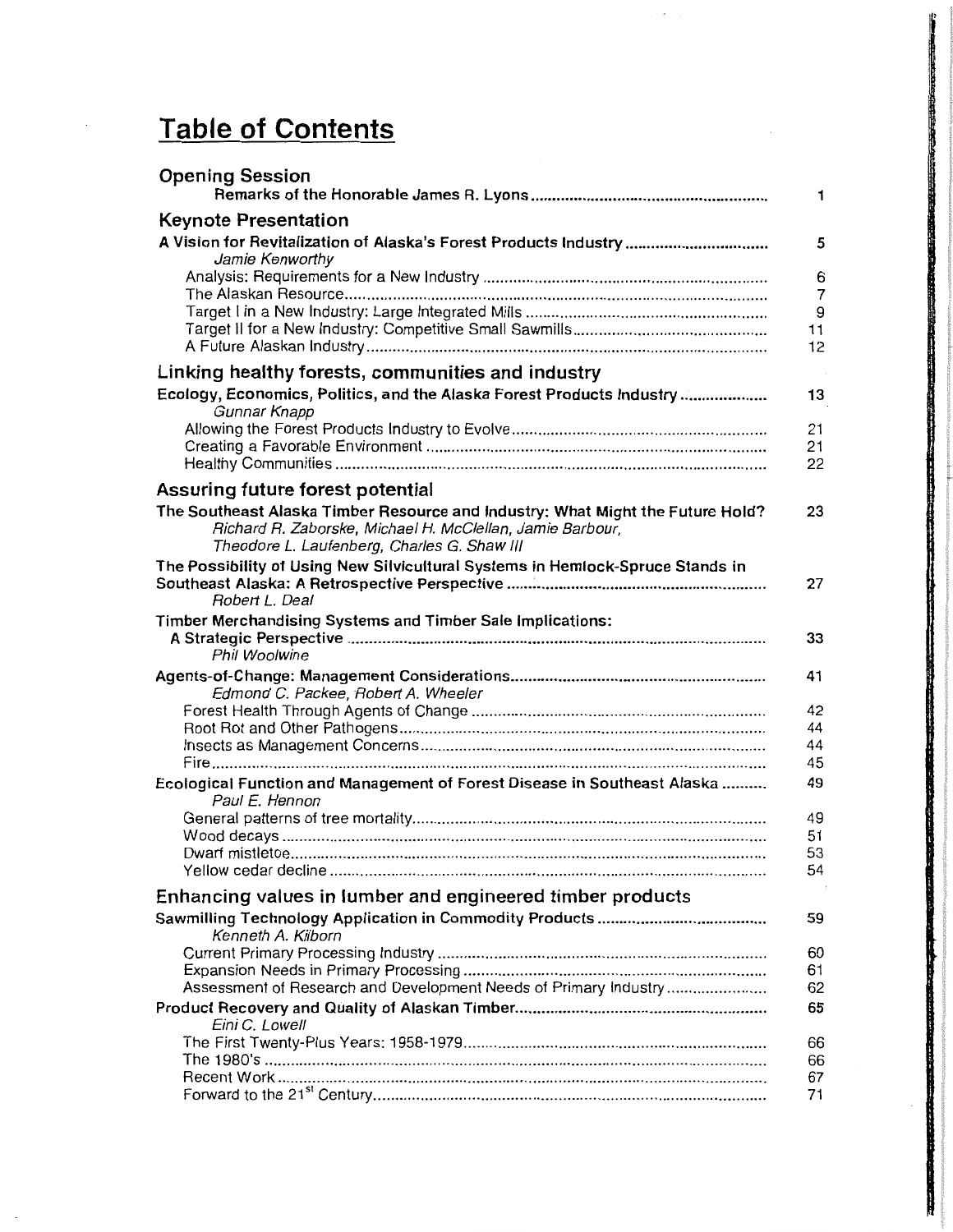| David Green, Kent A. McDonald, John Dramm, Kenneth Kilborn                           | 73  |
|--------------------------------------------------------------------------------------|-----|
| <b>Kevin Curtis</b>                                                                  | 77  |
|                                                                                      | 78  |
|                                                                                      | 82  |
|                                                                                      | 84  |
|                                                                                      |     |
| <b>Maximizing Value in Secondary Processes and Specialty Products</b>                |     |
| Jim Reeb                                                                             | 89  |
|                                                                                      | 89  |
|                                                                                      | 92  |
|                                                                                      | 94  |
|                                                                                      | 94  |
|                                                                                      | 97  |
| Daniel J. Parrent                                                                    |     |
|                                                                                      | 97  |
|                                                                                      | 98  |
|                                                                                      | 100 |
|                                                                                      | 101 |
|                                                                                      | 103 |
|                                                                                      | 109 |
|                                                                                      | 114 |
|                                                                                      | 115 |
|                                                                                      | 115 |
|                                                                                      | 117 |
|                                                                                      | 119 |
| Appendix D. Comparisons of Mechanical Properties of Western Hemlock, Sitka           |     |
| Spruce and White Spruce to Other Species in their Species Groups                     | 121 |
|                                                                                      | 125 |
| <b>Catherine Mater</b>                                                               |     |
|                                                                                      | 127 |
| Implementation of a US Collaboration Project within Forest-Based Communities         | 131 |
|                                                                                      | 133 |
|                                                                                      | 136 |
|                                                                                      | 140 |
|                                                                                      | 140 |
|                                                                                      | 145 |
|                                                                                      | 146 |
|                                                                                      | 148 |
|                                                                                      | 163 |
|                                                                                      | 166 |
|                                                                                      | 167 |
| Product Distribution Channels Which Positively Impact SFP Development                | 168 |
| Identification of "Missing Pieces" in Order to Develop an Alaskan SFP Industry       | 170 |
| Suggested Strategy for the Development of an Alaskan SFP Industry                    | 172 |
| Appendix A. Small-Scale Equipment for Foods, Botanicals, & Medicinals                | 180 |
| Appendix B. Draft Guidelines for Certification of Non-Timber Forest Products (NTFPs) | 191 |
| <b>Assessing Market Conditions and Alaska's Competitiveness</b>                      |     |

 $\ddot{\phantom{0}}$ 

| The Alaska Wood Products Industry 1998 Sawmill Survey…………………………………… | 203. |
|---------------------------------------------------------------------|------|
| Alexandra Hill                                                      |      |
|                                                                     | 206  |
|                                                                     | 206  |
|                                                                     | 207  |
|                                                                     | 207  |
|                                                                     | 207  |
|                                                                     |      |

į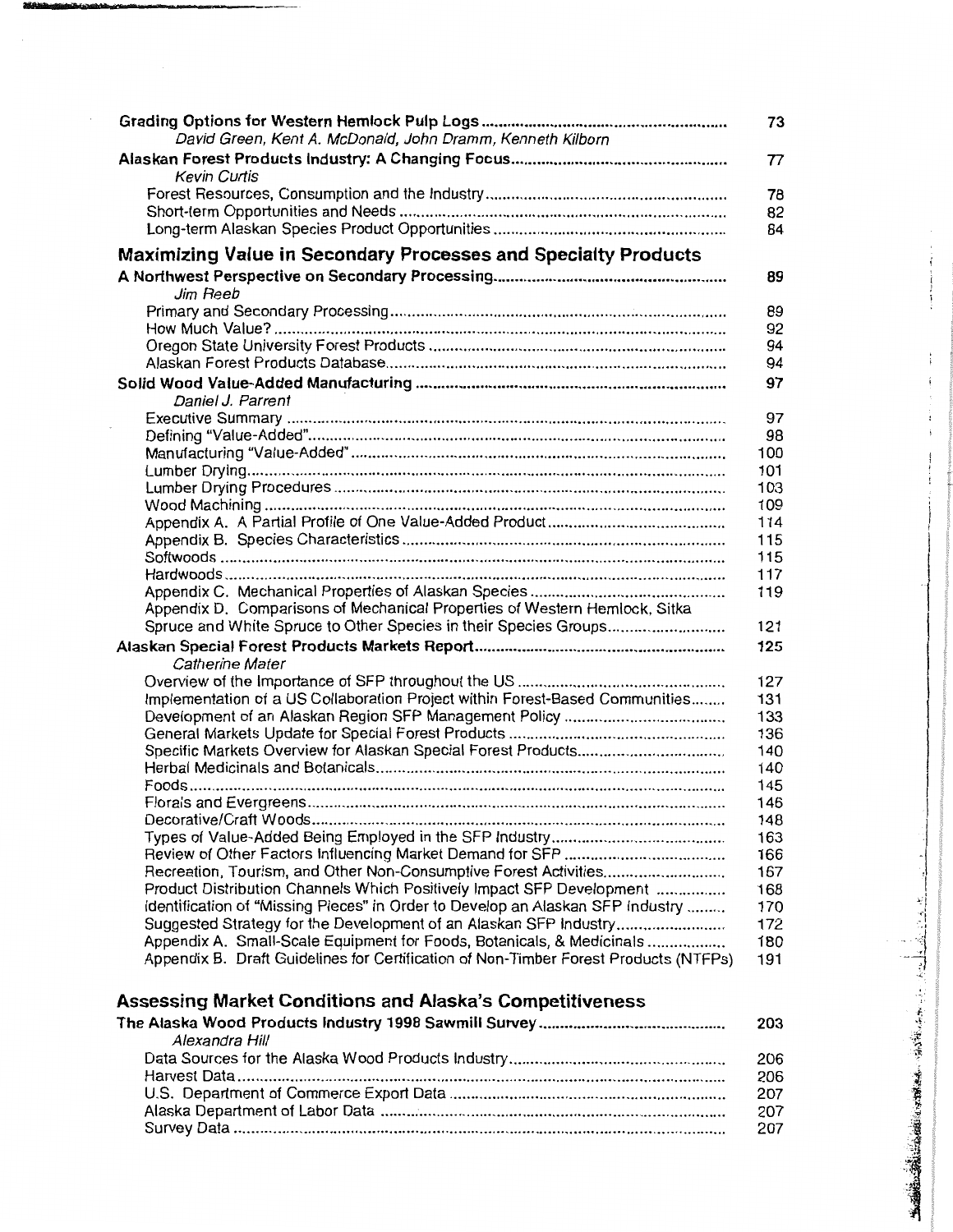|                                                                                  | 208 |
|----------------------------------------------------------------------------------|-----|
|                                                                                  | 209 |
|                                                                                  | 209 |
|                                                                                  | 210 |
|                                                                                  | 214 |
|                                                                                  | 214 |
|                                                                                  | 215 |
|                                                                                  | 216 |
|                                                                                  | 218 |
| The Alaska Market for Value-Added Wood Products Used in Residential Construction | 225 |
| Donna Logan and Scott Miller                                                     |     |
|                                                                                  | 225 |
|                                                                                  | 231 |
|                                                                                  | 231 |
|                                                                                  | 233 |
|                                                                                  | 234 |
|                                                                                  | 236 |
|                                                                                  | 238 |
|                                                                                  | 240 |
|                                                                                  | 243 |
|                                                                                  | 246 |
| An Assessment of Market Opportunities for Alaskan Forest Product Exports         | 247 |
| Rosemarie Braden, Kyle Cunningham, Bruce Lippke, Ivan Eastin                     |     |
|                                                                                  | 247 |
|                                                                                  | 253 |
|                                                                                  | 254 |
|                                                                                  | 268 |
|                                                                                  | 272 |
|                                                                                  | 281 |
|                                                                                  | 284 |
|                                                                                  | 295 |
|                                                                                  | 303 |
|                                                                                  | 307 |
|                                                                                  | 317 |
| Thomas Mills, Theodore Laufenberg                                                |     |
|                                                                                  | 323 |
|                                                                                  |     |
|                                                                                  | 329 |
|                                                                                  | 333 |
|                                                                                  |     |

 $\frac{1}{2}$  .

 $\cdot$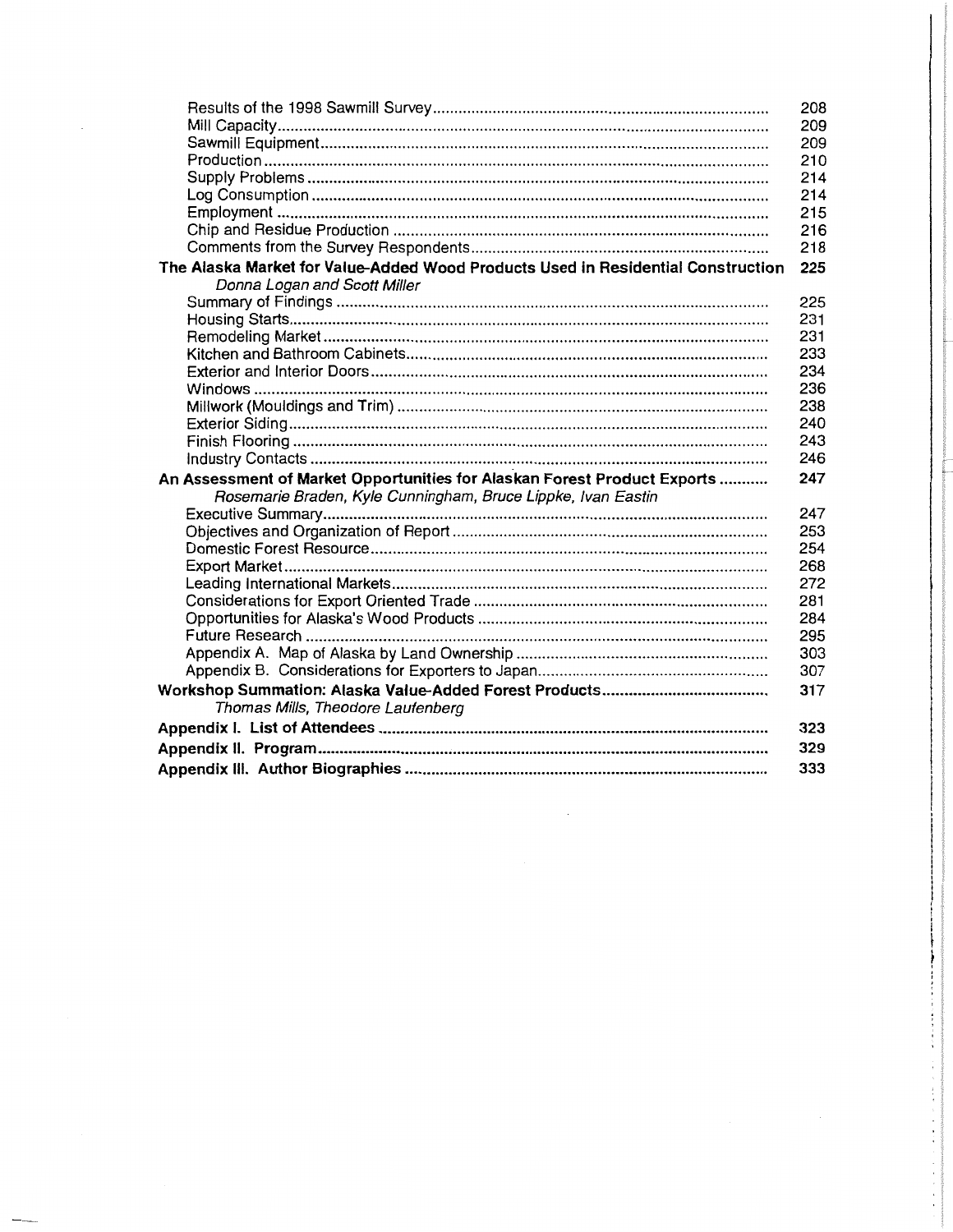## **The Alaska Wood Products Industry 1998 Sawmill Survey**

#### Alexandra Hill Institute of Social and Economic Research University of Alaska Anchorage Anchorage, Alaska

#### Abstract

In 1998, the Forest Service, University of Alaska Cooperative Extension Service, and the Alaska Department of Commerce jointly funded a survey of Alaska sawmills, which was conducted by the Institute of Social and Economic Research (!SER) at the University of Alaska Anchorage. This paper discusses the survey and its results.

The 1998 survey covered mill capacity, employment, total production, production by type of product and export or domestic sale, log consumption by species and original timber ownership, chip and residue production, information on suppliers and customers, and several questions about the timber industry in general. It focused on data for calendar year 1997. Some principal findings were:

- $\triangleright$  Our respondents reported a design capacity of about 240 MMBF annually, almost 200 MMBF of that capacity in Southeast Alaska. They reported that the practical capacity of their mills was somewhat lower - about 205 MMBF statewide, with 174 MMBF in Southeast.
- $\geq$  In 1997, production ranged from 20 MBF to 20,000 MBF. Most firms produced less than 1,000 MBF, and aggregate production was about 67,000 MBF.
- $\geq$  About 55 percent of products were exported and 45 percent sold domestically. About 55 percent of exports were dimensional lumber and 40 percent cants. Domestic sales were 70 percent dimensional lumber and 20 percent cants.
- $\geq$  Of the 27 mills that answered the down time questions, 13 reported no down time due to supply problems. Five firms reported that they lost one day per week or more  $-$  up to over half of their total possible time - to lack of supply; the remaining 9 reported just a few days each year.
- $\geq$  Tongass timber accounted for about 90 percent of all the log consumption reported statewide, and over 98 percent of Southeast firms' logs. Elsewhere, privately owned timber provides almost half of Southcentral sawmills' supply, and over 10 percent of Interior sawmills' logs, with the remainder of wood in those regions coming primarily from state land.
- $\geq$  Most mill residue (about 85 percent) is sold (for landscaping and bedding) or used for energy rather than landfilled or burned.

In the last section of the survey, we asked several open-ended questions and solicited comments.

 $\geq$  About half the mills responding in Southeast and Interior reported supply problems, and 4 out of 5 Southcentral mills did. The most common suggestion for government help was more state and local timber sales. Almost half the respondents believed government could help the industry most by providing a dependable timber supply and providing more sales

I I.  $\cdot$ 

 $\mathbb{R}^n$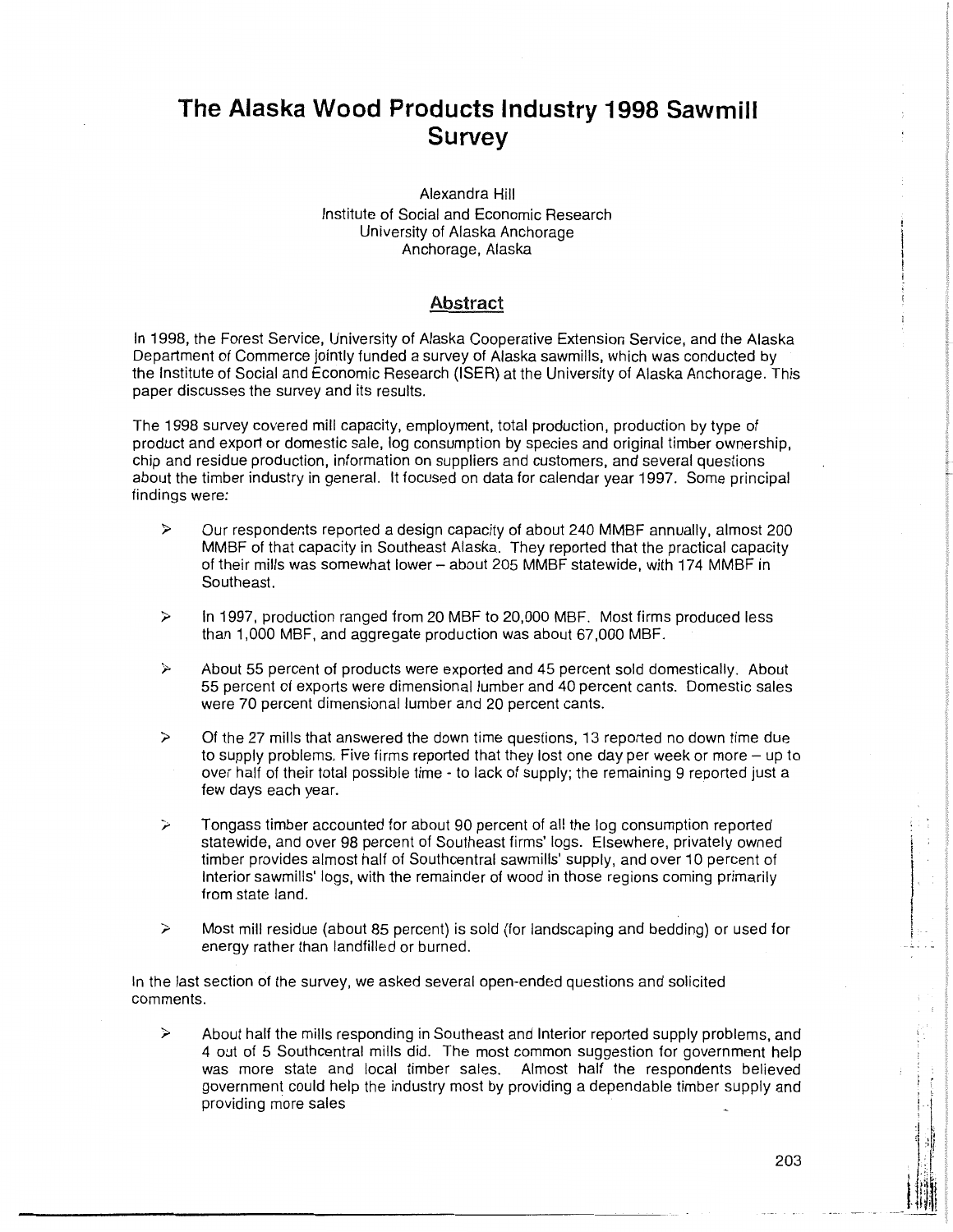- $\geq$  Although many respondents would have liked to produce dried lumber, most mills had not and few had plans to do so. Many responses cited high costs as the reason. Despite these concerns about costs, the most common new product plan was to obtain a kiln for drying lumber.
- $\geq$  Two thirds of the mills thought it was feasible for Alaska to manufacture more value added products, but half of those respondents worried about costs, supply and access to markets.

### **Table of Contents**

| 203 |
|-----|
| 206 |
| 206 |
| 206 |
| 207 |
| 207 |
| 207 |
| 207 |
| 208 |
| 208 |
| 209 |
| 209 |
| 210 |
| 214 |
| 214 |
| 215 |
| 216 |
| 218 |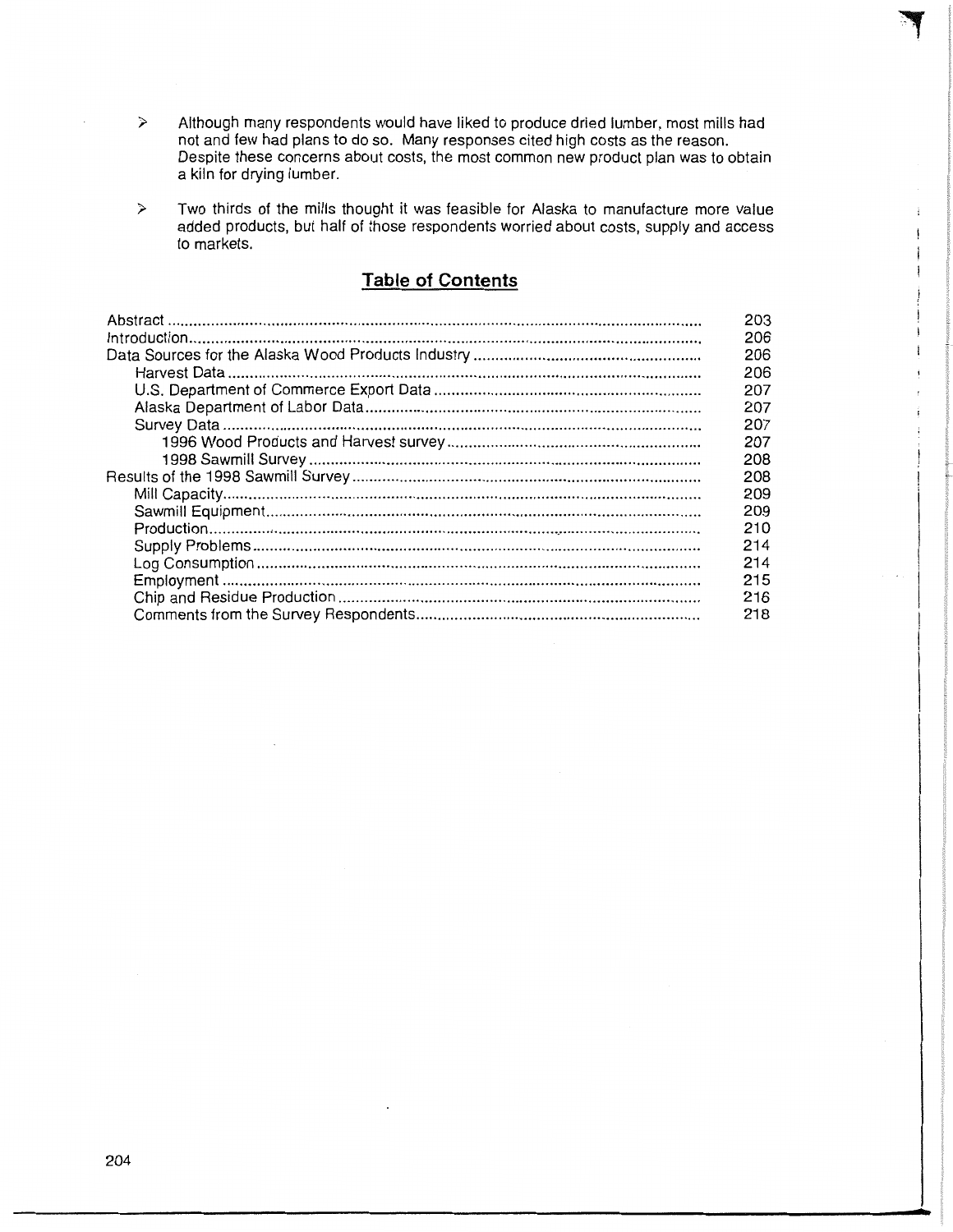## **List of Tables**

| Table 1.  | Survey Responses for ISER Wood Products Surveys, 1996 and 1998               | 208 |
|-----------|------------------------------------------------------------------------------|-----|
| Table 2.  | Comparison of Mill Capacity Estimated by USFS and by 1997 ISER Survey        | 209 |
| Table 3.  | Number Of Our Respondents Who Reported Non-Zero Production,                  |     |
|           |                                                                              | 210 |
| Table 4.  | Production Reported by Alaska Sawmills, by Species and Destination,          |     |
|           |                                                                              | 212 |
| Table 5.  | Volume of Wood Products Manufactured, 1997, by Region                        |     |
|           |                                                                              | 213 |
| Table 6.  |                                                                              | 214 |
| Table 7.  |                                                                              | 215 |
| Table 8.  | Log Consumption by Region and Ownership, 1997 (MBF)                          | 215 |
| Table 9.  | Distribution of Mills by Level of Capacity Utilization and Region, 1997      | 215 |
| Table 10. |                                                                              | 216 |
| Table 11. |                                                                              | 217 |
| Table 12. |                                                                              | 217 |
| Table 13. |                                                                              | 218 |
| Table 14. |                                                                              | 218 |
| Table 15. | Question 6A. Have you encountered problems in obtaining a wood               |     |
|           |                                                                              | 219 |
| Table 16. | Question 6B: What problems have you encountered in either                    |     |
|           |                                                                              | 220 |
| Table 17. | Question 6C: Do you have any plans for expansion or moving into a            |     |
|           | different product line? If so, please give a brief description of your plans |     |
|           | and the type of equipment you would like to purchase over                    |     |
|           | the next five years                                                          | 221 |
| Table 18. | Question 6D: Given the choice, what species, grade and volume of             |     |
|           |                                                                              | 222 |
| Table 19. | Question 6E. In your opinion, what role can the state government play        |     |
|           |                                                                              | 223 |
| Table 20. | Question 6F: In your opinion, is it feasible to manufacture more             |     |
|           |                                                                              | 224 |

# **List of Figures**

| 211 |
|-----|
| 211 |
| 211 |
| 211 |
| 211 |

 $\bar{z}$ 

I

 $\epsilon$ 

 $\frac{\epsilon}{\epsilon}$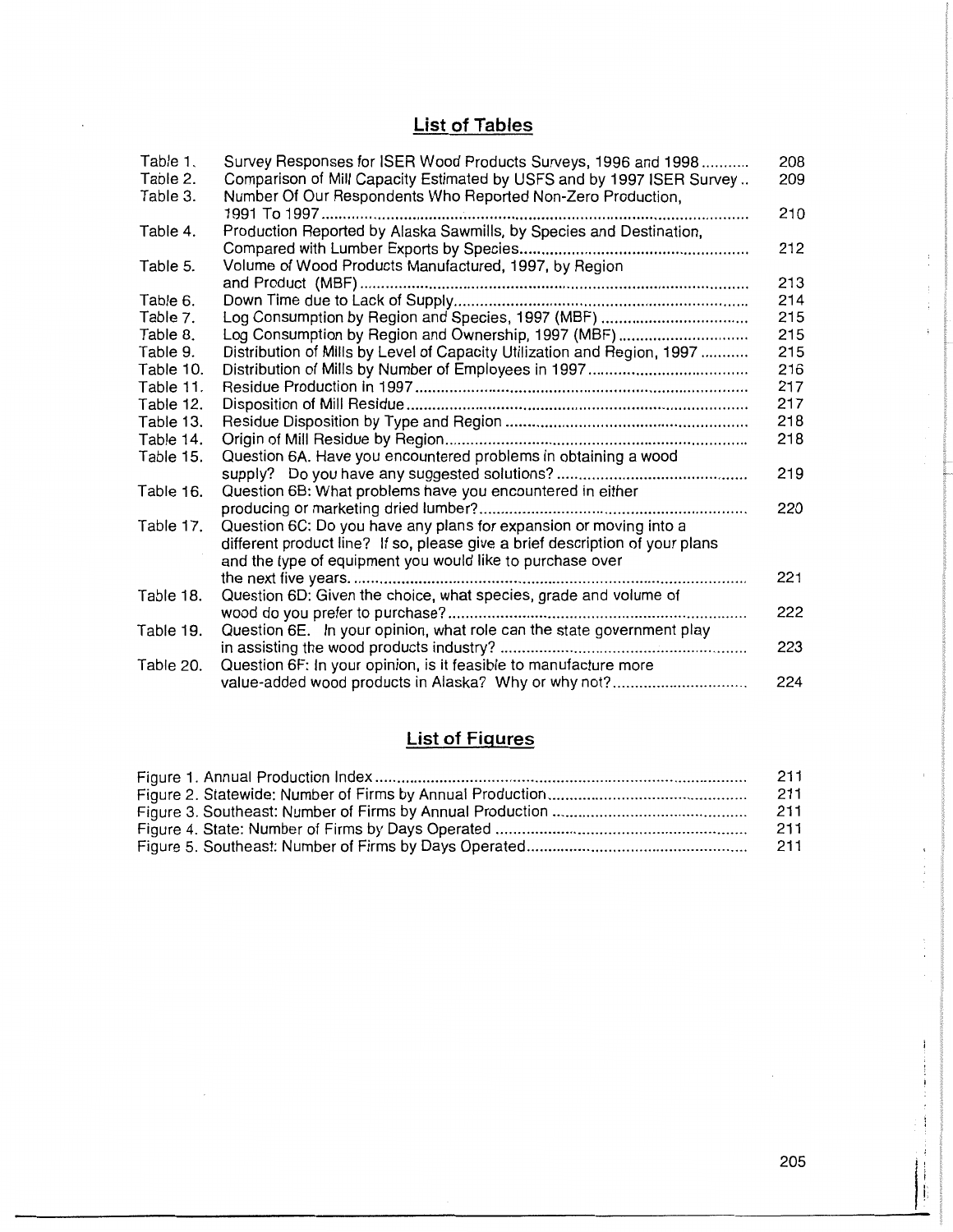### **Introduction**

A basic step towards understanding the potential of the Alaska wood products industry is knowing how much timber is harvested, what products are made from timber in Alaska, and how much of the timber harvested here is shipped outside Alaska in the round. A continuing problem in understanding the industry has been that only some of this basic information is available.

The federal and state governments release data on how much timber is harvested from public lands, but no data are collected regularly on timber harvests from private lands. The federal government releases data on exports of round logs and manufactured wood products to foreign countries, but no comprehensive data are released on shipments of round logs or wood products to other states. And no data are collected regularly on wood products manufacturing within Alaska.

In the past, prior to the 1980s, when Alaska's forest products industry was dominated by mills using Tongass timber and exporting almost all their products, lack of data was not a major concern. Federal harvest data showed how much timber was being harvested, and federal export data showed what wood products were being manufactured, and where they went.

In the 1980s, Native timber harvests became a major part of Alaska's timber industry. Private harvests have exceeded public harvests since the early eighties. However, it is still possible to estimate these private harvests from data on raw log exports, since most private harvests were exported without processing.

In the 1990s, however, as the industry changed with the closure of the Southeast Alaska pulp mills and large sawmills, a much greater share of Alaska timber harvests go to either in-state markets or to other states primarily Washington and Oregon. By 1997, domestic sales were important to most sawmills, and the USFS estimated that 30 to 40 percent of Alaska lumber was sold domestically<sup>1</sup>. As a result, export data no longer provide an accurate indication of how much Alaska timber is being harvested or what products are produced from it. The need for better information about what is actually harvested and produced in Alaska has grown as the industry changed.

In response to this situation, the University of Alaska Anchorage, together with the Alaska Department of Commerce and Economic Development, the Cooperative Extension Service at the University of Alaska Fairbanks, and the Forest Service undertook a sawmill survey in 1998. This report discusses the survey and its major findings.

### **Data Sources for the Alaska Wood Products Industry**

#### **Harvest Data**

There is no regular source of complete information on Alaska timber harvests. Loggers harvesting from public lands report their annual harvest volumes. On private lands, however, there are no requirements for loggers to report their harvest. Alaska's Forest Practices Act does require most timber harvesters to file Notifications of Operation with the Alaska Department of Natural Resources for harvest operations they are conducting. These notifications contain the location and acreage to be harvested, type of operation, starting date and estimated completion date. However, permits may cover several years, and loggers do not have to report how many of those acres they harvest each year of the permit, or the volume of wood they actually harvest.

<sup>1</sup>Morse, Kathleen, "Evaluating the Demand for Tongass Timber'', USDA Forest Service, Region 10, Sep 28, 1988, p. 15.estimated that 30 to 40 percent of Alaska lumber was sold domestically. Our survey indicates a higher share, perhaps 40 to 50 percent. However, if we exclude KPC's Ketchikan and Annette Island sawmills, the domestic share jumps to 80 percent. Most Alaska sawmills sell primarily to domestic markets.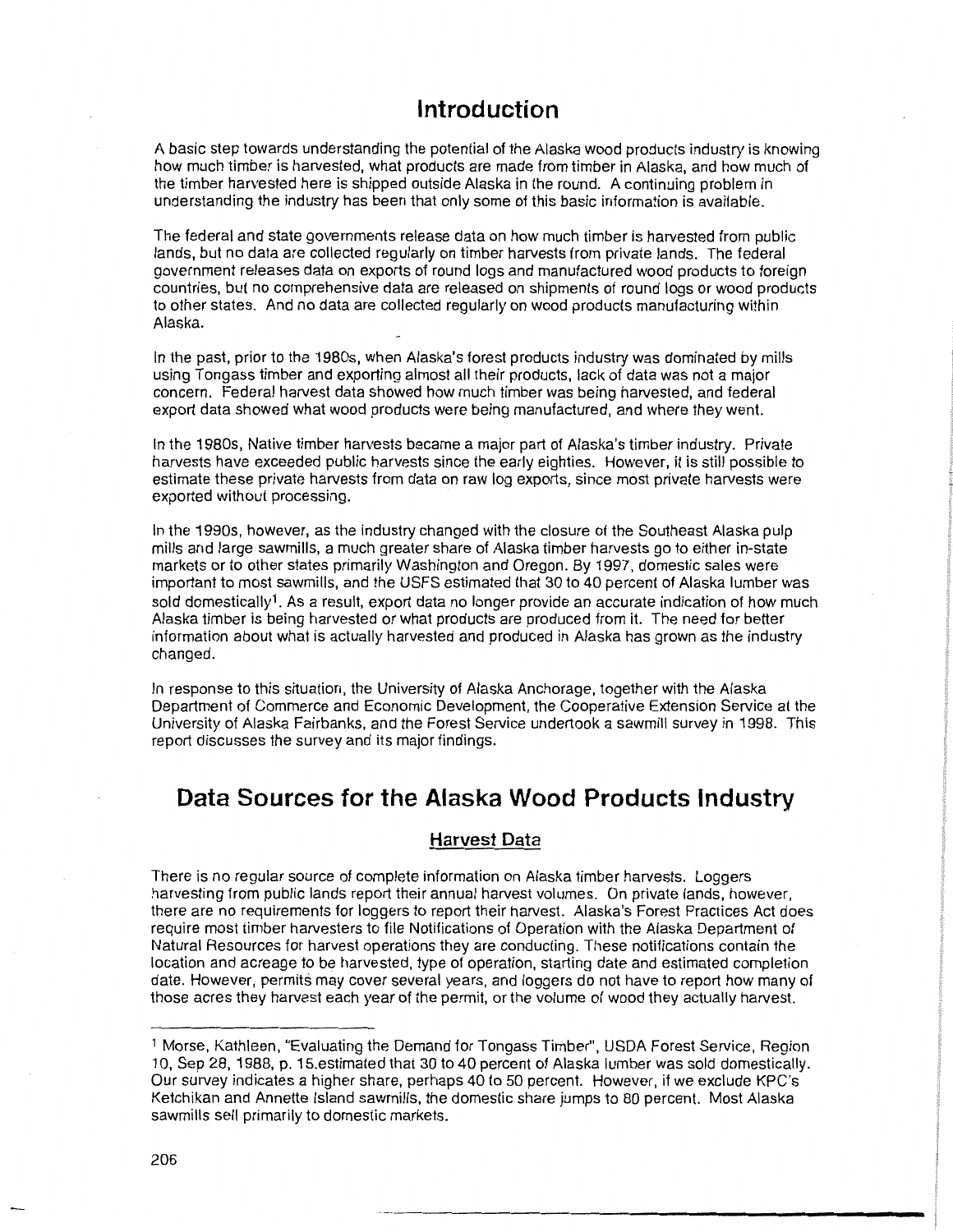Also, the emphasis for the State is in using the information to promote good forestry practices, not to obtain aggregate information about the industry. The state does, however, compile data on timber sales and harvests on state lands, and on "active harvest acreage" on private lands.

The USFS Alaska Region compiles an annual report, required under ANILCA, assessing the market for Tongass National Forest timber, "Timber Supply and Demand". That report includes a variety of data on exports, prices, capacity, employment, harvest and other factors relevant to the market tor Tongass timber. In addition to reporting harvests from public lands, it estimates timber harvest from private land based on public harvests, interviews with sawmills on the amount of wood they have consumed, and on data export of raw logs.

These USFS data are the best series available on harvest over time, but give little detail on wood products manufacture. Also, it includes only limited information about the industry in Southcentral Alaska, and none at all about the Interior.

#### **U.S. Department of Commerce Export Data**

The US Department of Commerce collects data on exported goods, which includes data on raw logs, lumber, chips, and pulp/paper products. The Pacific Northwest Research Station compiles these export data quarterly in "Production, Prices, Employment and trade in Northwest Forest Industries. However, products used locally, used elsewhere in the US, or sold within the US but immediately exported from outside Alaska do not appear in the data.

#### **Alaska Department of Labor Data**

The Alaska Department of Labor collects and publishes data on number of wage and salary employees in the industry and their payroll. These data exclude sole proprietors and other selfemploved workers. The US Army Corps of Engineers collects data on shipments of goods by water from selected ports. Under Federal law, vessel-operating companies must report domestic waterborne commercial movements to the Corps. The Corps reports tons of cargo moved to and from specific ports, by type of cargo, and by export, coastwise or internal movement. Coastwise refers to domestic transport that includes a segment of ocean travel; internal refers to domestic traffic carries only on inland waterways. These data are in thousands of short tons, rather than in board feet. Also, most rafted logs are not reported in the data.

#### **Survey Data**

The state and the Forest Service would like more complete information on the Alaska wood products industry, and there have been several recent efforts to collect more detailed primary information. The Institute of Social and Economic Research at the University of Alaska has conducted two surveys of wood products manufacturers (1996 and 1998) and one of loggers (1996) in Alaska. These surveys provide new information about the type of wood products manufactured in Alaska, and also an independent estimate to assess the accuracy of other estimates.

#### **1996 Wood Products and Harvest Survey**

In 1996, lSER conducted a telephone survey of all the logging companies and primary wood products manufacturers we were able to contact. We developed our initial list of companies' telephone listings and from information provided by the USFS, the Alaska Department of Commerce, and the University of Alaska Cooperative Extension Service. We developed the survey instrument in cooperation with the Pacific Northwest Research Station. In order to avoid the most sensitive areas and promote a higher response rate, we didn't ask about prices, sales, income, or profitability. Rather, we focused on the quantity of timber harvested or goods produced, and whether it was sold locally (within Alaska), to other markets within the US, or exported. We attempted to contact 67 firms, and obtained 44 completed surveys. Nine firms were out of business, ten we couldn't contact, and four declined to participate in the survey.

I j, ,.  $\mathbf{r}$  .  $\mathbf{r}$  is a result of  $\mathbf{r}$ 

 $\mathbf{F}$ 

 $\ddot{i}$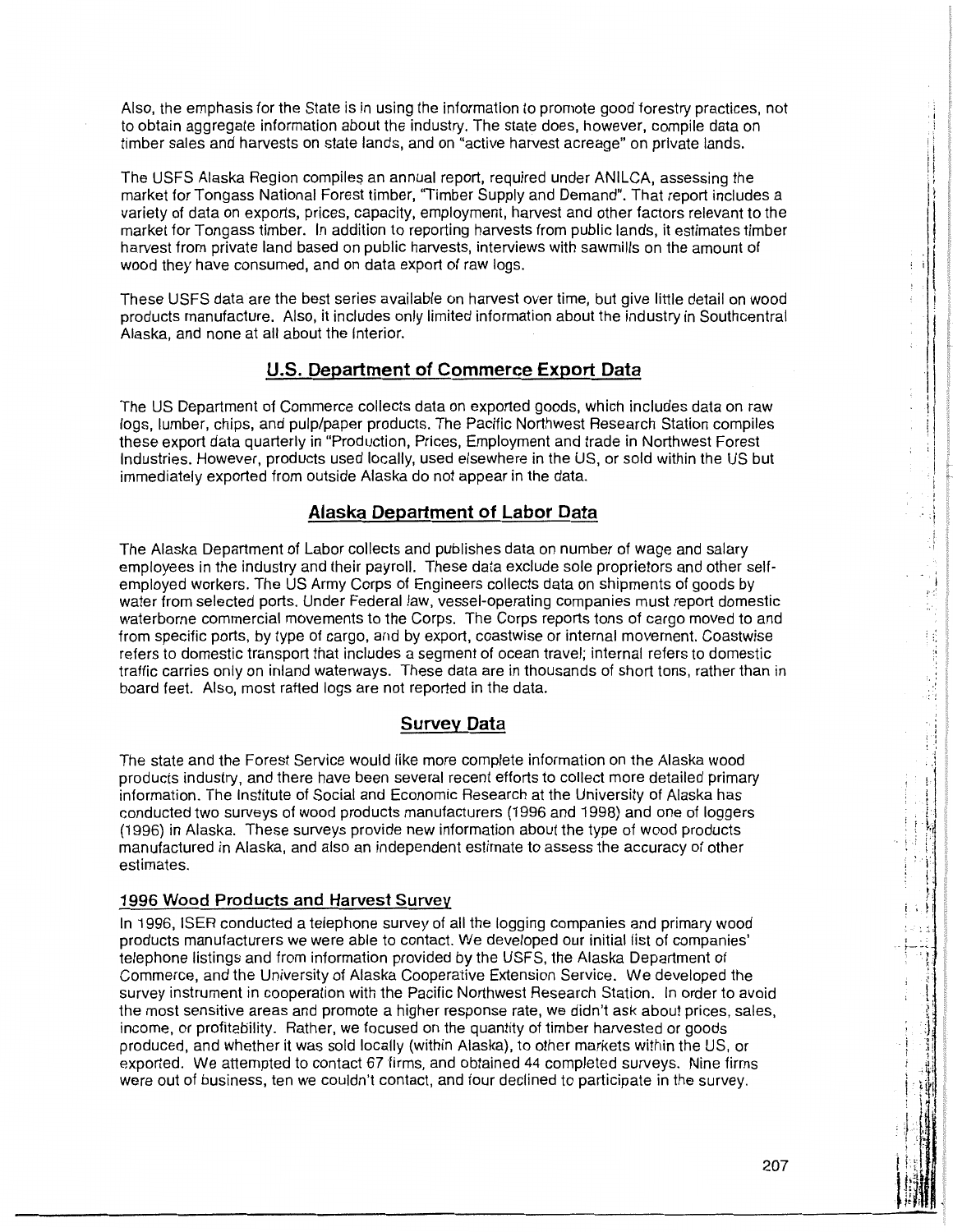#### **1998 Sawmill Survey**

The 1998 survey was jointly funded by the Forest Service, University of Alaska Cooperative Extension Service, and the Alaska Department of Commerce. The Alaska Department of Commerce had developed a Sawmill Survey instrument, which covered many of the same questions as the 1996 survey, and additional questions about mill capacity and residue. The survey was mailed to 111 firms identified from business licenses. ISER followed up the mailing with telephone contacts to forms that didn't respond. Repeated telephone contacts over a twomonth period gave us 46 completed surveys. The lower response rate for the 1998 survey is the result of the large group of firms (54) whose status we can't ascertain. Some of these are producing sawmills that simply didn't want to participate. Some are logging firms without significant sawmill operations. Some are out of business. In all cases, we didn't have enough contact with them to confirm into which category they would fall.

| Table 1. Survey Responses for ISER Wood Products Surveys, 1996 and 1998 |                                    |                                                         |                        |  |  |
|-------------------------------------------------------------------------|------------------------------------|---------------------------------------------------------|------------------------|--|--|
| <b>Survey Status</b>                                                    | Sawmill Status                     | Logging and<br>Primary Wood<br>Products Survey,<br>1996 | Sawmill Survey<br>1998 |  |  |
| <b>Completed Survey</b>                                                 | In Business                        | 44                                                      | 46                     |  |  |
| Working Phone, No Contact<br>or Survey Promised but No<br>Survey        | Some in Business,<br>Some not      | 10                                                      | 54                     |  |  |
| <b>Refused Survey</b>                                                   | In Business                        | 4                                                       | 3                      |  |  |
| <b>Confirmed Out of Business</b>                                        | Not in Business                    | 5                                                       | 7                      |  |  |
| No Working Telephone<br>Number                                          | Probably not in<br><b>Business</b> | 4                                                       | 2                      |  |  |
| Grand Total                                                             |                                    | 67                                                      | 112                    |  |  |
|                                                                         |                                    |                                                         |                        |  |  |
| <b>Possible Active Sawmills</b>                                         |                                    | 58                                                      | 103                    |  |  |
| Response Rate                                                           |                                    | 76%                                                     | 45%                    |  |  |

The low response rate for the 1998 survey affects some types of data more than others. Alaska's wood products industry is still relatively concentrated in a few big firms (and was more so in 1997). We have identified and captured most of these large firms in the survey. Therefore, summary data on total production and employment should reflect the state fairly well. However, there are many small firms, each of which may produce only a tiny fraction of a large firm's output. For questions where the number of firms rather than the volume of production are important, the survey data is less reliable.

### **Results of the 1998 Sawmill Survey**

In 1998, a survey instrument (included as appendix A) was developed by DCED, the Forest Service and other interested parties. The questionnaire asked detailed questions about 1997 operations, and some historical information as well. It covered mill capacity, employment, total production, production by type of product and export or domestic sale, log consumption by species and original timber ownership, chip and residue production, information on suppliers and customers, and several questions about the timber industry in general. Of the 45 firms that responded to our survey, 4 gave only identification information, and left the rest of the survey blank. Forty-one provided partial or complete answers.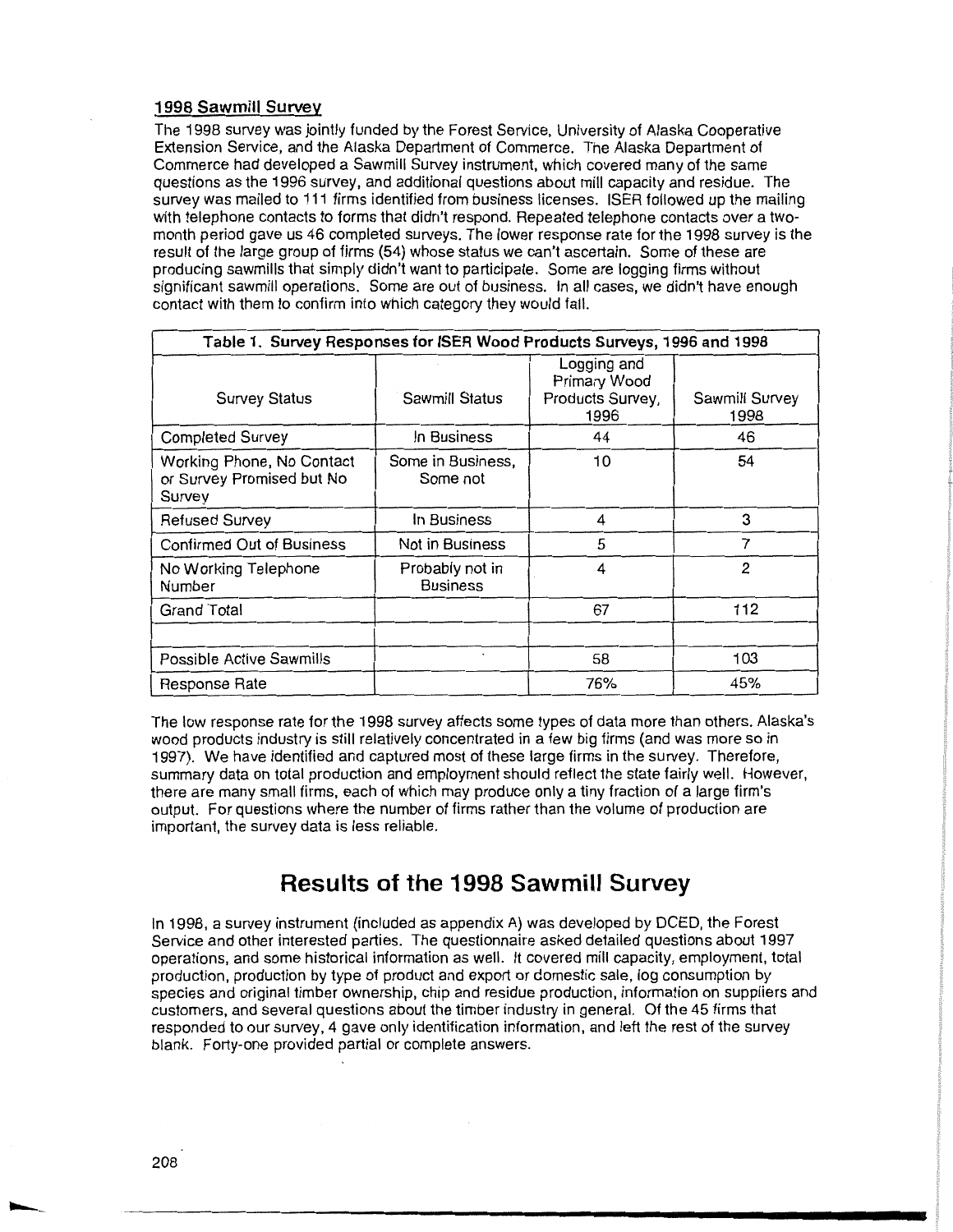#### **Mill Capacity**

We didn't talk to mills that weren't in business, so our survey looks only at the capacity of operating mills. It will underestimate the total capacity of the industry, especially in Southeast Alaska, since there is significant capacity in mills that are not operating. Our estimate of 198 MMBF per year is about one-third lower than the 281 recently estimated by the USFS<sup>2</sup>. The Wrangell Sawmill (not currently operating) accounts for 40 MMBF; Differences in the capacity estimates reported by our respondents and reported for those same mills by the Forest service accounts for 32 MMBF more. The Forest Service identified 28 MMBF of capacity in mills we tried to contact, but we unable to get responses from, and estimated 5 MMBF of capacity in "other mills". We identified 14 MBF of capacity in Southeast mills that would fall into that "other" group. The total capacity in Southeast is likely somewhat higher than the 281 MMBF estimate: perhaps 290 or 300 MMBF. This discussion relates to design capacity. We asked about the practical capacity as well as the design capacity of the mills. Practical capacity was consistently about 10 percent lower than design capacity.

| Table 2. Comparison of Mill Capacity Estimated by USFS<br>and by 1997 ISER Survey |             |                                             |       |  |  |
|-----------------------------------------------------------------------------------|-------------|---------------------------------------------|-------|--|--|
|                                                                                   | 1998 Survey |                                             |       |  |  |
|                                                                                   | <b>USFS</b> | Practical<br>Design<br>Capacity<br>Capacity |       |  |  |
| Total Capacity, State                                                             |             | 241                                         | 205.5 |  |  |
| Total Capacity, SE                                                                | 281         | 198                                         | 173.6 |  |  |
| Mills not operating, 1997                                                         | 64          | 9                                           | 5     |  |  |
| <b>Total Capacity, Operating Mills</b>                                            | 217         | 189                                         | 169   |  |  |
| Total Capacity, Mills over 10 MMBF                                                | 164         | 173                                         | 150   |  |  |
| Total capacity, SE Mills < 10 MMBF<br>68<br>23.6<br>34.4                          |             |                                             |       |  |  |

#### **Sawmill Equipment**

Of the 41 respondents who told us about their type of sawmill equipment, all had either a band saw or a circular saw as their head rig. In Southeast, 15 had circular saws, 5 had band saws, and 4 had both. In the remainder of the state, 9 had circular saws, 7 had band saws, and 1 had both. The four largest-producing firms all had band saws; one of them had a circular saw as well. A few firms had other types of head rigs in addition to their band or circular saws: 2 gang saws, one chipping mill and one scragg mill.

The maximum log diameter for the head rigs ranged from 6 inches to 10 feet; 10 saws had 3 feet or less logs size; 13 could handle logs from 3 to 6 feet; 4 could handle logs larger than 6 feet, and for 2 we had no answer.

The band saws were much less disparate in size. Of the17 reported, 5 gave no size. Of the remaining 12, 9 had maximum log sizes of were between 28 and 37 inches, and the largest capacity reported was 71 inches.

Twenty-one firms reported resaw capacity. Two firms had a single circular saw, 8 a multiple circular saw; 9 a single band saw and 4 a multiple band saw. This totals to 23 because two firms have two resaw rigs. One firm had single circular and single band saws; one firm had both single and multiple circular saws.

I  $\parallel$ i $\parallel$ i $\parallel$  $\mathbb{I}$  if

<sup>2</sup> Morse (Idem, p. 14)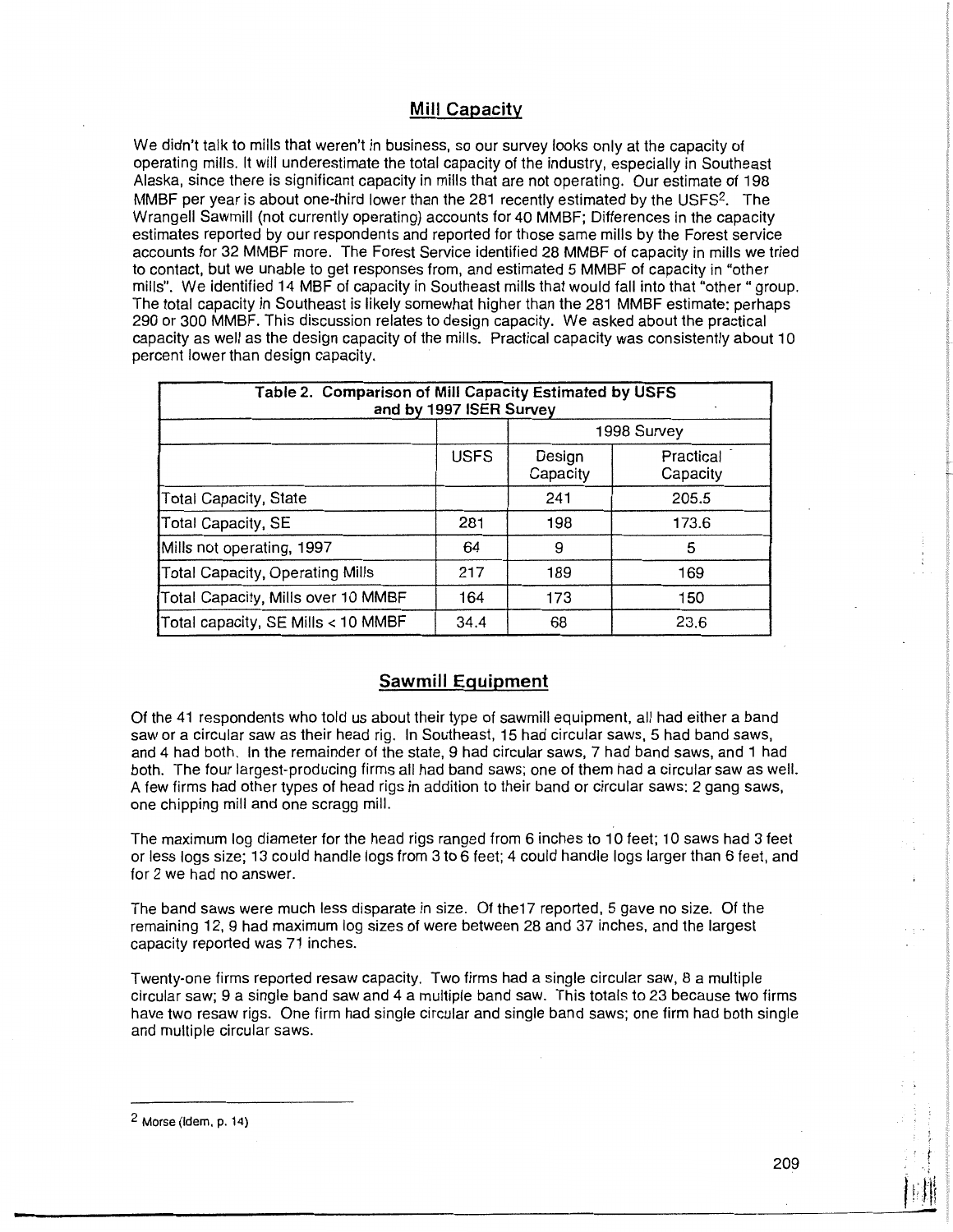Sixteen firms have air-drying capacity  $-6$  in Southeast and 10 in other parts of the state. Only three of our respondent firms (none of them in Southeast) had kiln-drying capability, averaging 4 MBF capacities.

#### **Production**

We asked about total production from 1991 to 1997; and also for detailed information about 1997 production by product and destination. Since we talked to firms that began operating after 1991, but not to firms that ceased operation before 1997, our responses will tend to show an increasing number of firms, whether or not that is the case.

| Table 3. Number Of Our Respondents Who Reported Non-Zero Production,<br>1991 To 1997 |    |  |    |    |    |    |    |
|--------------------------------------------------------------------------------------|----|--|----|----|----|----|----|
| 1991<br>1992<br>1997<br>1993<br>1995<br>1994<br>1996                                 |    |  |    |    |    |    |    |
| Total                                                                                | 14 |  | 19 | 20 | 25 | 28 | 31 |
| Southeast                                                                            |    |  |    | 10 | 15 | 18 | 19 |
| Southcentral                                                                         |    |  |    |    | ີ  |    |    |
| Interior                                                                             |    |  |    |    |    |    |    |

Of our 41 total respondents, 14 reported some production data for 1991, increasing to 31 for 1997. For 1997, 6 firms didn't answer the "total production" question, 3 responded, "don't know" and 4 responded zero (two of those began operations in 1998). The total production reported declined from over 100,000 MBF in 1992 and 1993 to 55 - 60,000 MBF in 1995 through 1997.

Seven firms in Southeast that gave production numbers for all seven years. Although several increased production in the first half of the nineties, by 1997, all produced the same volume or less than they had six years earlier. In contrast, all five firms in the other parts of Alaska with data for all seven years (two Southcentral and 3 Interior) increased their annual production. (Figure 1)

The smallest production by a single mill-about 20 MBF per year - stayed constant. However, the largest production dropped from 60,000 MBF to just over 20,000 MBF. Firms entering the market between 1991 and 1997 were most often in the middle group of both production (100 to 1000 MBF) and days (101 to 200 operating days per year) (figures, below). So, the share of both large and small firms dropped, and that of middle sized firms, grew.

-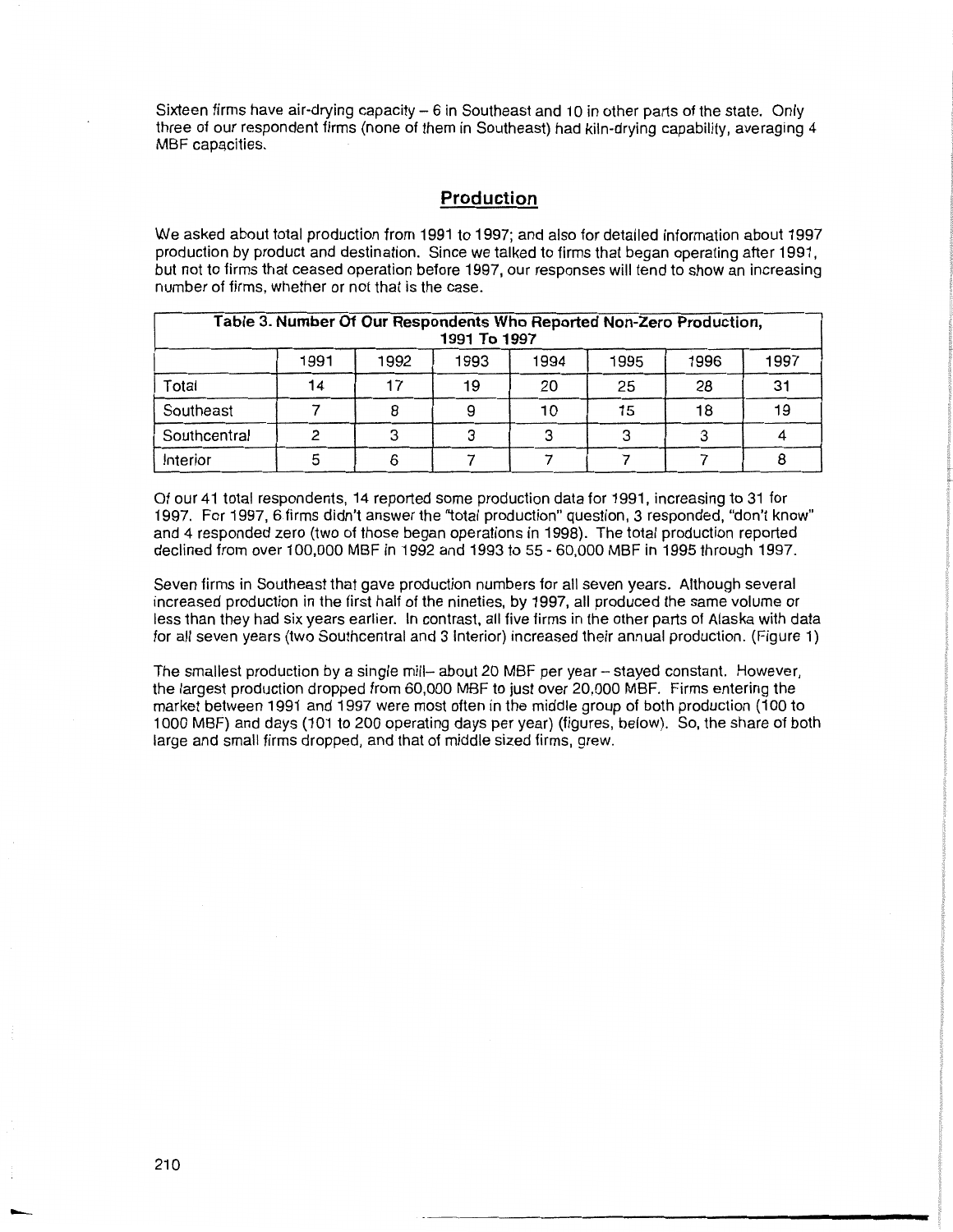







211

 $\mathbf{i}$  .  $\mathbb{L}$  ,  $\mathbb{I}$ ,, '· :,d **J III** 

÷

 $\frac{1}{3}$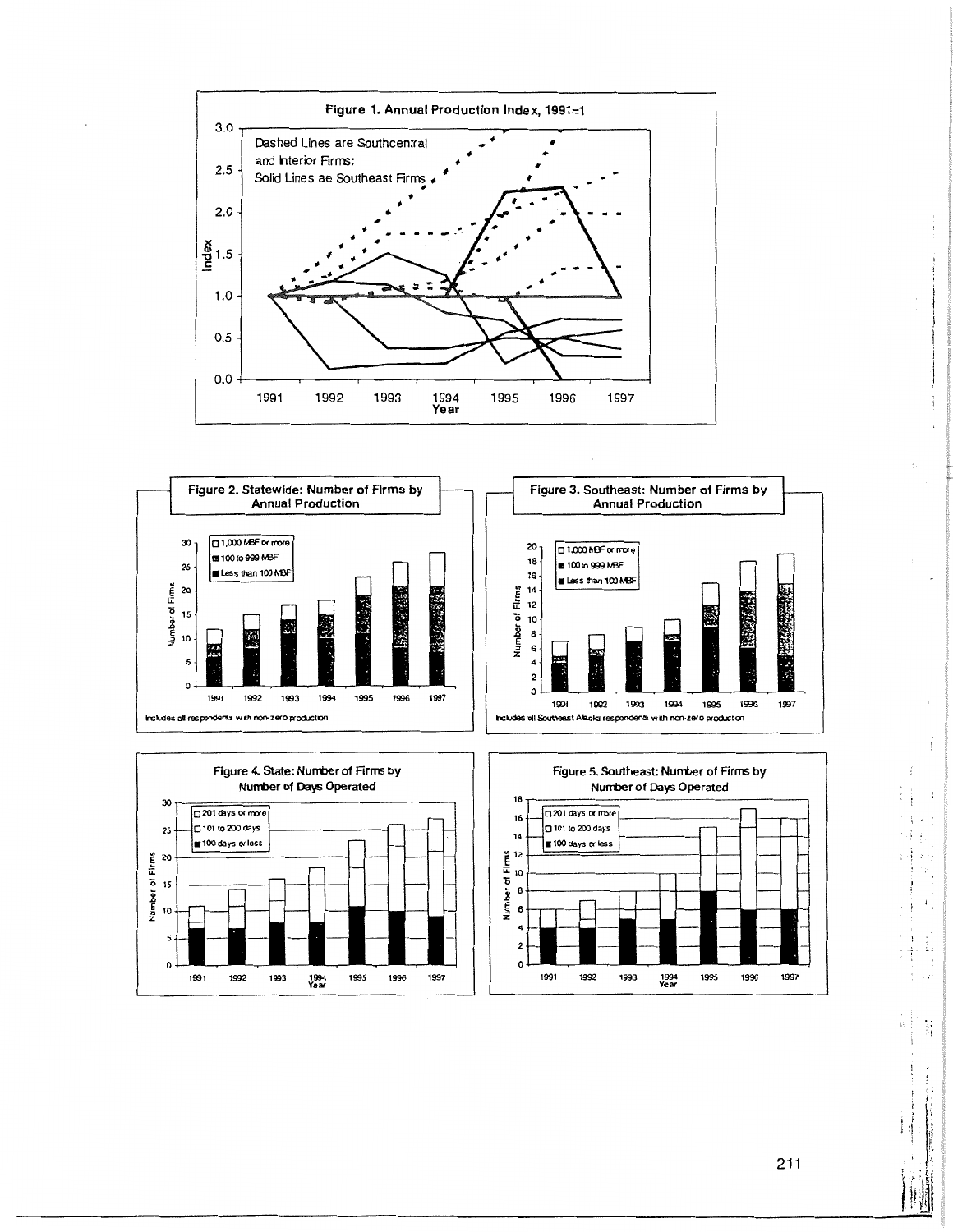Our respondents' production was split about evenly between export and domestic products. Exports were dominated by just a few mills: Only seven mills out of 30 that reported their product destinations reported any export; two of those made up 80 percent of exported volume.

We can see how much of Alaska's wood products exports we have captured in our survey by looking at the US Department of Commerce (DOC) export statistics. Our respondents accounted for more than the total of reported export products. We report too many board feet of hemlock lumber, probably the result of a double counting in one of the respondents<sup>3</sup>. In spruce and cedar products, the discrepancies are smaller and are probably due to rounding in the responses.

| Table 4. Production Reported by Alaska Sawmills, by Species and<br>Destination, Compared with Lumber Exports by Species |                 |                     |            |                |
|-------------------------------------------------------------------------------------------------------------------------|-----------------|---------------------|------------|----------------|
|                                                                                                                         |                 |                     | Total      | <b>US DoC</b>  |
| <b>Species</b>                                                                                                          | <b>Domestic</b> | Export              | Production | <b>Exports</b> |
| Spruce                                                                                                                  | 8,559           | 12,487              | 21,046     | 13,053         |
| <b>Hemlock</b>                                                                                                          | 21,957          | 22,606 <sup>3</sup> | 44,563     | 18,524         |
| Cedar                                                                                                                   | 449             | 232                 | 681        | 84             |
| Other                                                                                                                   | 493             |                     | 493        | 926            |
| Total                                                                                                                   | 31,458          | 35,325              | 66,783     | 32,587         |

Export products included both dimensional lumber and cants; our respondents reported about two-thirds of the export volume was lumber and one-third cants. Although we believe there's a wide margin of error in those responses, (see previous paragraph) and cants and flitches probably make up somewhere between one third and one half the export volume.

For products sold domestically, there's no independent source of data to compare with our total reported volume. We believe that we have missed some volume. Based on our analysis of capacity and of exports, we have responses from all the largest sawmills, but are missing a number of smaller mills. Morse estimates 64 MMBF of capacity in mills with less than 10 MMBF annual capacity; our respondents account for only 34.4 MMBF, or about half of this. If we assume that production for these small mills was in proportion to capacity, then we can estimate how much of Southeast Alaska's production we failed to capture in our survey.

The small Southeast mills we talked to, totaling 34.4 MMBF of capacity, together produced 2,118 MBF of wood products. If the total capacity of small Southeast mills in operation in 1997 is 64 MMBF, then this implies that we failed to obtain responses from mills that together produced about

 $2,118^{(64-34.4)/34.4} = 1,847$  MBF of products

Although this is half the production of small Southeast mills, it is only about 3 percent of total Alaska production.

Dimensional lumber was the main product sold domestically, accounting for 71 percent of production for US markets reported in our survey. Cants and flitches accounted for 18 percent, and boards, ties, timbers and house logs were each 2 to 3 percent of total production. Again, the totals are dominated by a few mills. There were 24 firms reporting domestic sales of dimensional lumber; 3 of those accounted for over 90 percent of the 21,678 MBF produced, and 21 other mills each accounted for 2 percent or less. This dominance by a few larger mills is true both in Southeast and in the remainder of Alaska; two or three firms in each region account for over 90 percent of the region's domestically sold production.

---

<sup>3</sup> One respondent reported consuming about 4 MMBF fewer hemlock logs (Sec 3) than the hemlock output reported (section 2); and about 4MMBF less total production in 1997 (section 1) than the sum of the products. Furthermore this is the only respondent with enough exports to account for the discrepancy. However, we have been unable to contact the respondent for clarification.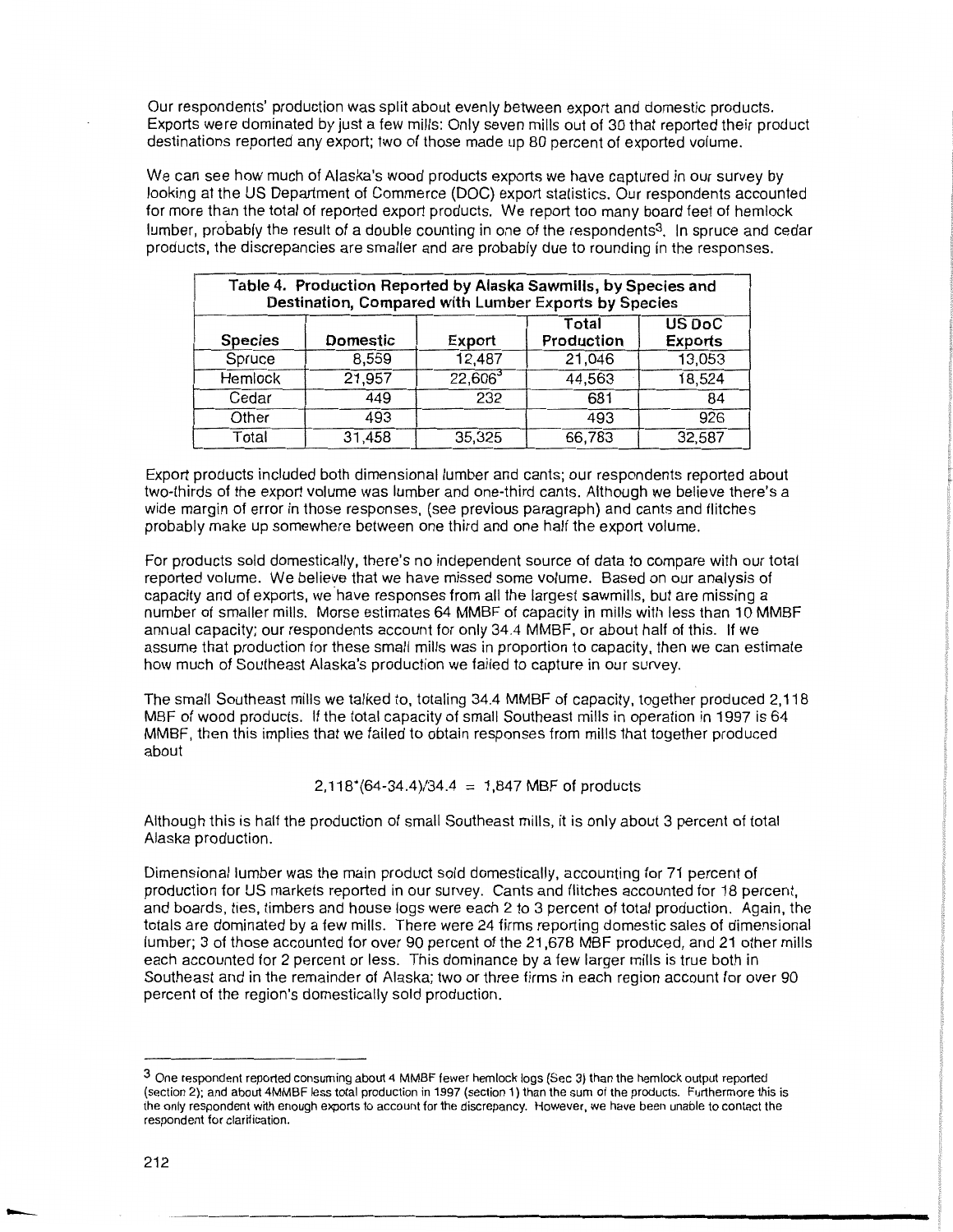| Table 5. Volume of Wood Products Manufactured, 1997,<br>by Region and Product (MBF) |                |         |                         |  |  |
|-------------------------------------------------------------------------------------|----------------|---------|-------------------------|--|--|
| Region/Product                                                                      | Domestic       | Export* | <b>Total Production</b> |  |  |
| <b>Southeast Total</b>                                                              | 26,098         | 35,325  | 61,423                  |  |  |
| <b>Boards</b>                                                                       | 1,001          | 1,080   | 2,081                   |  |  |
| Cants/flitches                                                                      | 5,462          | 14,662  | 20,124                  |  |  |
| Decking                                                                             | $\overline{c}$ |         | $\overline{c}$          |  |  |
| Dimensional                                                                         | 18,453         | 19,525  | 37,978                  |  |  |
| House logs                                                                          | 20             |         | 20                      |  |  |
| Other                                                                               | 91             |         | 91                      |  |  |
| Shingles                                                                            |                | 58      | 58                      |  |  |
| <b>Ties</b>                                                                         | 1,000          |         | 1,000                   |  |  |
| Timbers                                                                             | 70             |         | 70                      |  |  |
| <b>Southcentral Total</b>                                                           | 940            |         | 940                     |  |  |
| Dimensional                                                                         | 540            |         | 540                     |  |  |
| House logs                                                                          | 400            |         | 400                     |  |  |
| Other                                                                               | Amt. unknown   |         | Amt. unknown            |  |  |
| <b>Interior Total</b>                                                               | 3,421          |         | 3,421                   |  |  |
| <b>Boards</b>                                                                       | 10             |         | 10                      |  |  |
| Cants/flitches                                                                      | 50             |         | 50                      |  |  |
| Dimensional                                                                         | 2,685          |         | 2,685                   |  |  |
| House logs                                                                          | 214            |         | 214                     |  |  |
| Other                                                                               | 23             |         | 23                      |  |  |
| Timbers                                                                             | 438            |         | 438                     |  |  |
| <b>State Total</b>                                                                  | 30,459         | 35,325  | 65,784                  |  |  |
| Boards                                                                              | 1,011          | 1,080   | 2,091                   |  |  |
| Cants/flitches                                                                      | 5,512          | 14,662  | 20,174                  |  |  |
| Decking                                                                             | 2              |         | 2                       |  |  |
| Dimensional                                                                         | 21,678         | 19,525  | 41,203                  |  |  |
| House logs                                                                          | 634            |         | 634                     |  |  |
| Other                                                                               | 114            |         | 114                     |  |  |
| Shingles                                                                            |                | 58      | 58                      |  |  |
| Ties                                                                                | 1,000          |         | 1,000                   |  |  |
| Timbers                                                                             | 508            |         | 508                     |  |  |

)<br>Da

Note: Although we know actual exports are about 4 MMBF lower than the 35 MMBF reported here, we do not know which products to delete. Therefore, we are reporting the responses as given.

 $\overline{\phantom{a}}$ 

 $\cdot$  ;

 $\mathbf{1}$ 

 $\overline{\mathbf{r}}$ 

 $\frac{1}{2}$ 

 $\frac{1}{3}$ 

l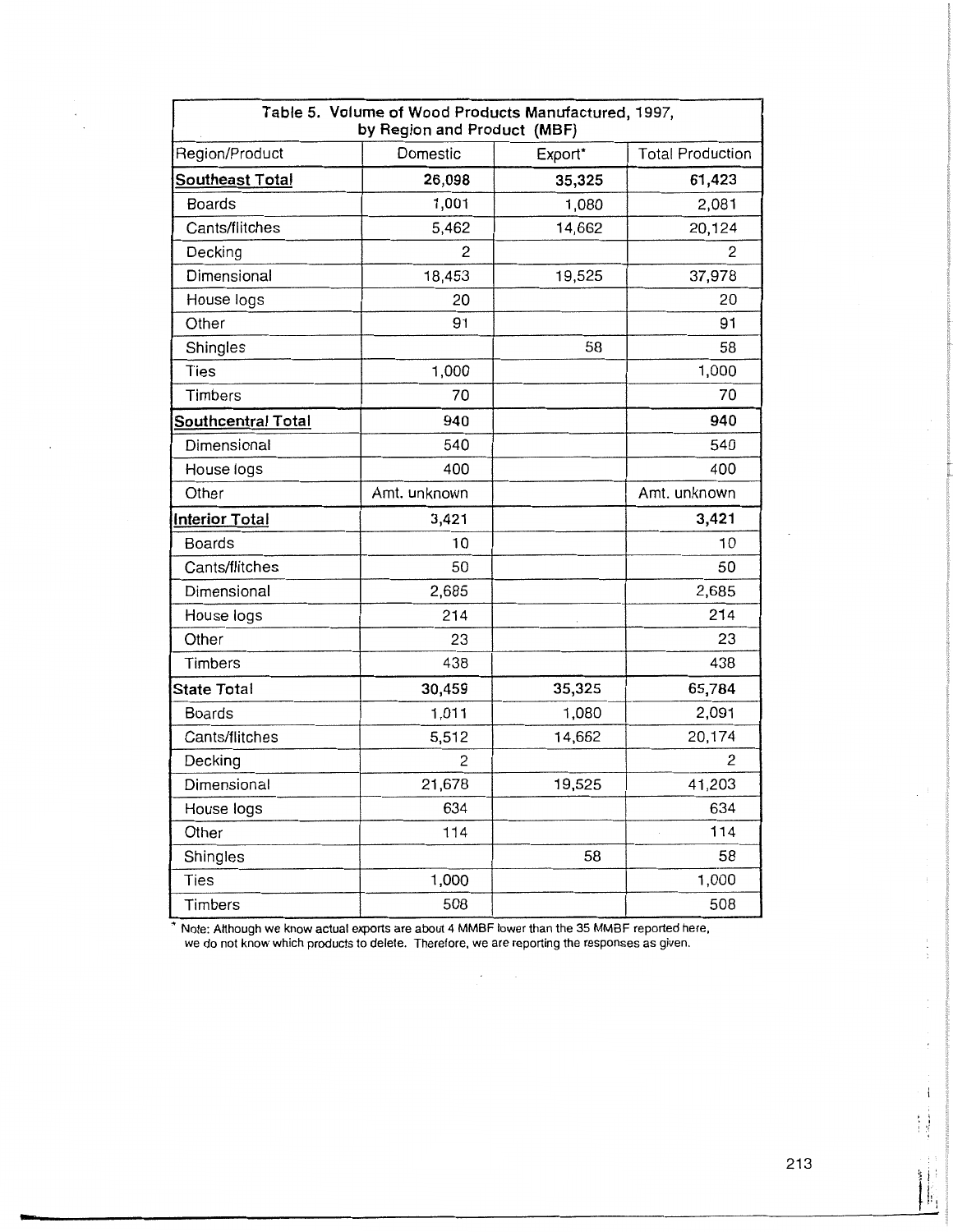#### **Supply Problems**

Several questions shed light on the issue of the effect of wood supply problems on Alaska's sawmills. We asked the mills how many days they were shut down due to routine maintenance and due to supply problems<sup>4</sup>. We also asked their capacity and actual 1997 production, from which we can estimate capacity utilization. In the open-ended comments section (question 6), we asked if they had problems obtaining a wood supply, and what solutions they would suggest, if they did have problems. We also asked what they saw as a useful government role in the wood products industry.

Of the 27 mills that answered the down time questions, 13 reported no down time due to supply problems. Five firms reported that they lost one day per week or more - up to over half of their total possible time - to lack of supply; the remaining 9 reported just a few days each year.

Capacity utilization estimates ranged from 3 percent to over 70 percent. There were 22 firms for which we had both a capacity utilization estimate, and a reply on days down for lack of supply. At first analysis there appears to be a strong correlation between these two measures. However, the correlation is dependent on two mills with outlying values of down days. The other 20 firms show no correlation between their capacity utilization measures and reported days lost to supply problems.

The comments provided in question 6 were not unexpected. Mills that reported many days lost due to lack of supply mostly reported wanting more sales, noting both the Tongass and beetle killed spruce as sources for that supply. A few firms, however, reported no supply problems. Conversely, although there were many "no problem" comments from firms that reported no days lost due to lack of supply, several firms did report that supply was a problem.

| Table 6, Down Time due to<br>Lack of Supply |                 |  |  |  |
|---------------------------------------------|-----------------|--|--|--|
| Number of Days                              | Number of Mills |  |  |  |
| Zero days                                   | 14              |  |  |  |
| Up to one day per month                     |                 |  |  |  |
| One day per week or more                    |                 |  |  |  |

• no mills reported more than one day per month but less than one day per week

#### **Log Consumption**

We asked about both species and ownership of logs used by sawmills in our survey. Hemlock and spruce logs from the Tongass National Forest account for over 95 percent of logs used by Southeast sawmills, and they are over 85 percent of logs consumed statewide. In Southcentral and Interior Alaska, however, white spruce is the dominant log, with some consumption of birch and cottonwood. While privately owned timber provides less than 1 percent of logs supplied to Southeast sawmills, it comprises almost half of Southcentral sawmills' supply, and over 10 percent of Interior sawmills logs. Of the 21 Southeast mills that provided information on their log consumption, 8 were totally supplied by Tongass logs, and 4 more obtained the majority of their wood there.

<sup>4</sup> Unfortunately, some answers are difficult to interpret, since some answered in total shift or days per year, some in shifts or days per week, and still others in percent of time. It isn't always possible to determine what the respondent intended.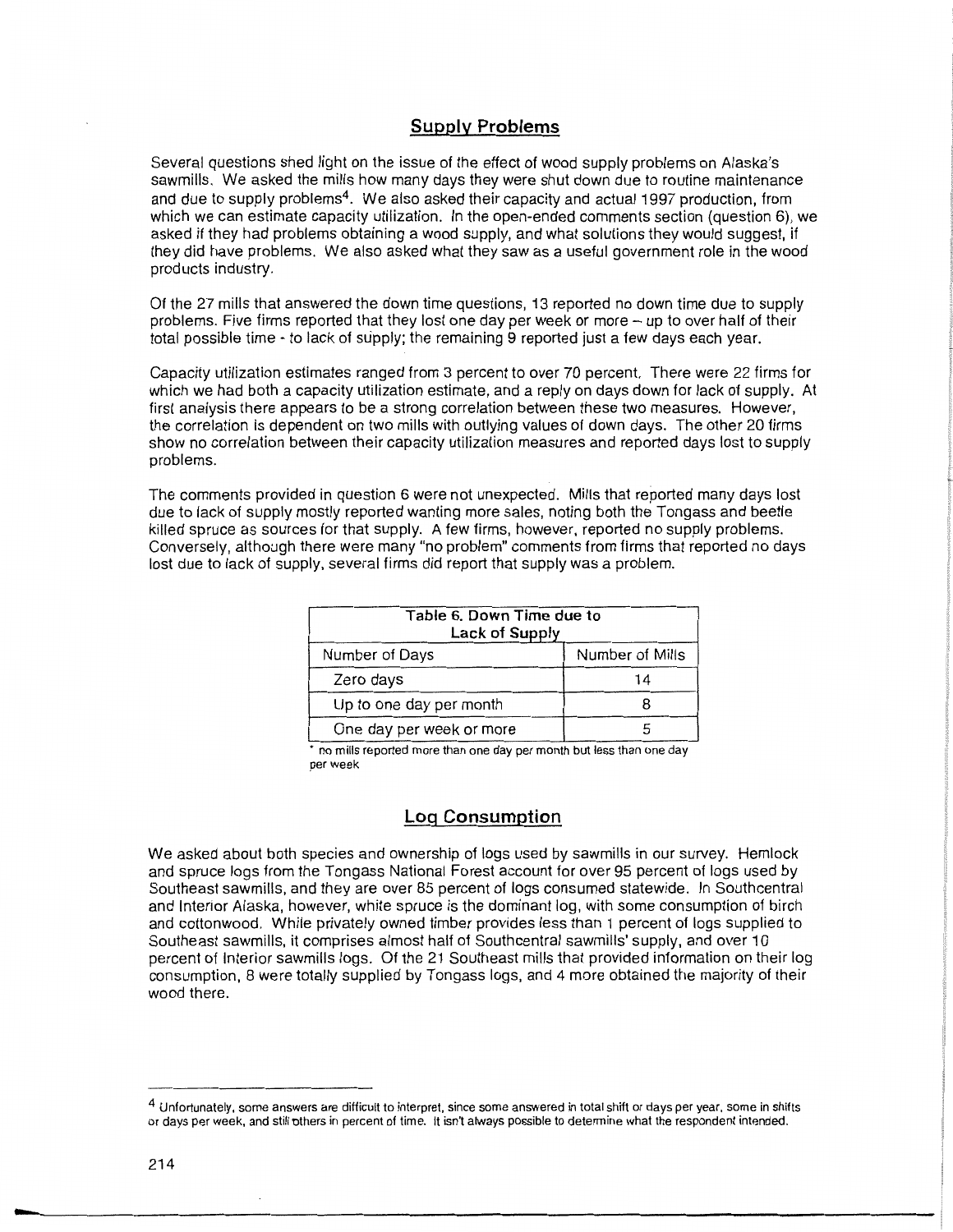| Table 7. Log Consumption by Region and Species, 1997 (MBF) |           |              |          |              |  |
|------------------------------------------------------------|-----------|--------------|----------|--------------|--|
| Species                                                    | Southeast | Southcentral | Interior | Alaska Total |  |
| Sitka Spruce                                               | 15,760    |              |          | 15,760       |  |
| <b>Hemlock</b>                                             | 36,114    |              |          | 36,114       |  |
| Redcedar                                                   | 1,701     |              |          | 1,701        |  |
| Yellow Cedar                                               | 468       |              |          | 468          |  |
| <b>White Spruce</b>                                        |           | 1,880        | 3,222    | 5,102        |  |
| <b>Birch &amp; Cottonwood</b>                              |           | 150          | 315      | 465          |  |

| Table 8. Log Consumption by Region and Ownership, 1997 (MBF) |                                                       |       |       |        |  |
|--------------------------------------------------------------|-------------------------------------------------------|-------|-------|--------|--|
| Ownership                                                    | Alaska Total<br>Interior<br>Southeast<br>Southcentral |       |       |        |  |
| Public                                                       | 54,185                                                | 1,695 | 3,056 | 58,936 |  |
| Chugach                                                      | 50                                                    | 85    |       | 135    |  |
| Tongass                                                      | 53,386                                                |       |       | 53,386 |  |
| State of Alaska                                              | 435                                                   | 1,510 | 3,052 | 4,997  |  |
| <b>Other Public</b>                                          | 314                                                   | 100   | 4     | 418    |  |
| Private                                                      | 301                                                   | 1470  | 481   | 2,252  |  |
| Native                                                       | 95                                                    | 600   | 80    | 775    |  |
| <b>Other Private</b>                                         | 206                                                   | 870   | 401   | 1,477  |  |

Log consumption data lets us estimate the capacity utilization of mills in our survey, which the table below shows is low throughout the state. The maximum capacity utilization was only 50 percent, and several mills had zero.

| Table 9. Distribution of Mills by Level of Capacity Utilization       |                                                       | and Region, 1997 |   |    |  |  |  |  |
|-----------------------------------------------------------------------|-------------------------------------------------------|------------------|---|----|--|--|--|--|
|                                                                       | Number of Mills                                       |                  |   |    |  |  |  |  |
| <b>Capacity Utilization</b>                                           | Southcentral<br>Alaska Total<br>Interior<br>Southeast |                  |   |    |  |  |  |  |
| 10 percent or less                                                    | 10                                                    |                  | 5 | 16 |  |  |  |  |
| 11 to 30 percent                                                      | 8                                                     | 12<br>2<br>2     |   |    |  |  |  |  |
| Over 30 percent                                                       | 6<br>3<br>2                                           |                  |   |    |  |  |  |  |
| 26%<br>23%<br>28%<br>14%<br><b>Average Utilization</b>                |                                                       |                  |   |    |  |  |  |  |
| Note: capacity is based on one shift, 250 days per year for all mills |                                                       |                  |   |    |  |  |  |  |

#### **Employment**

We asked about full and part time employment, and 38 mills provided answers. The total number of employees ranged from 0 to 77. However, one quarter of mills had no full time employees; four out of 5 had five or fewer full time employees. Altogether, our respondents employed 283 full time employees and 57 part time employees, for a total of 340 jobs. The 5 largest firms accounted for three-quarters of full time employment, and two-thirds of total employment. About 1 in 10 of the full time employees are in an administrative or managerial position. The Alaska Department of Labor (AKDoL) tracks wage & salary employment in logging, lumber, and pulp and paper industries. In 1997, they reported an average annual lumber employment of 383 jobs.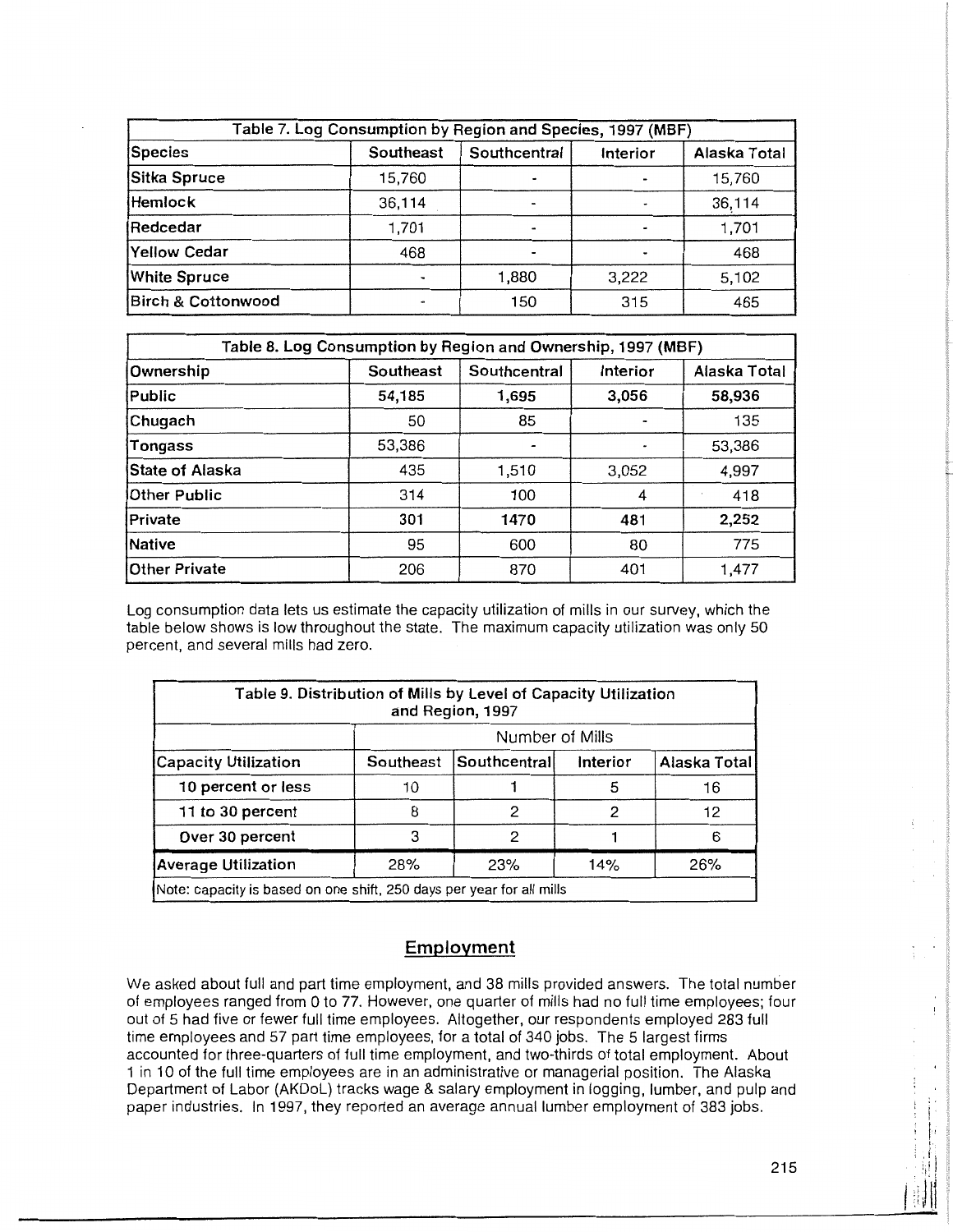| Table 10. Distribution of Mills by Number of Employees in 1997 |                                                                                         |     |    |  |  |  |
|----------------------------------------------------------------|-----------------------------------------------------------------------------------------|-----|----|--|--|--|
|                                                                | Number of Firms with specified number of<br>employees:                                  |     |    |  |  |  |
| <b>Number of Employees</b>                                     | <b>Full Time</b><br>Total<br><b>Part Time</b><br>Employment<br>Employment<br>Employment |     |    |  |  |  |
| No employees                                                   | 2                                                                                       | 10  | 18 |  |  |  |
| 1 employee                                                     | 7                                                                                       | 6   | 5  |  |  |  |
| 2 employees                                                    | 2                                                                                       | 4   |    |  |  |  |
| 3 employees                                                    | 5                                                                                       | 5   |    |  |  |  |
| 4 employees                                                    | 6                                                                                       | 2   | 3  |  |  |  |
| 5 employees                                                    | 3                                                                                       | 3   | 1  |  |  |  |
| 6 employees                                                    | $\mathfrak{p}$<br>$\overline{2}$<br>5                                                   |     |    |  |  |  |
| 7 employees                                                    | 3                                                                                       | 1   | 0  |  |  |  |
| 10 to 50 employees                                             | 3<br>3<br>0                                                                             |     |    |  |  |  |
| Over 50 employees                                              | 2<br>$\overline{c}$<br>$\Omega$                                                         |     |    |  |  |  |
| <b>Total Employment,</b><br>All Mills                          | 340                                                                                     | 283 | 57 |  |  |  |

#### **Chip and Residue Production**

Nineteen sawmills were able to give us numerical estimates of their residue production, although used several different units of measure, and so it is difficult to produce a single total. In addition, eight sawmills reported zero residue production, but several of those cited all residues as going to the landfill or burned on site; clearly they are producing some residue. Table 1 i summarizes the residue production reported.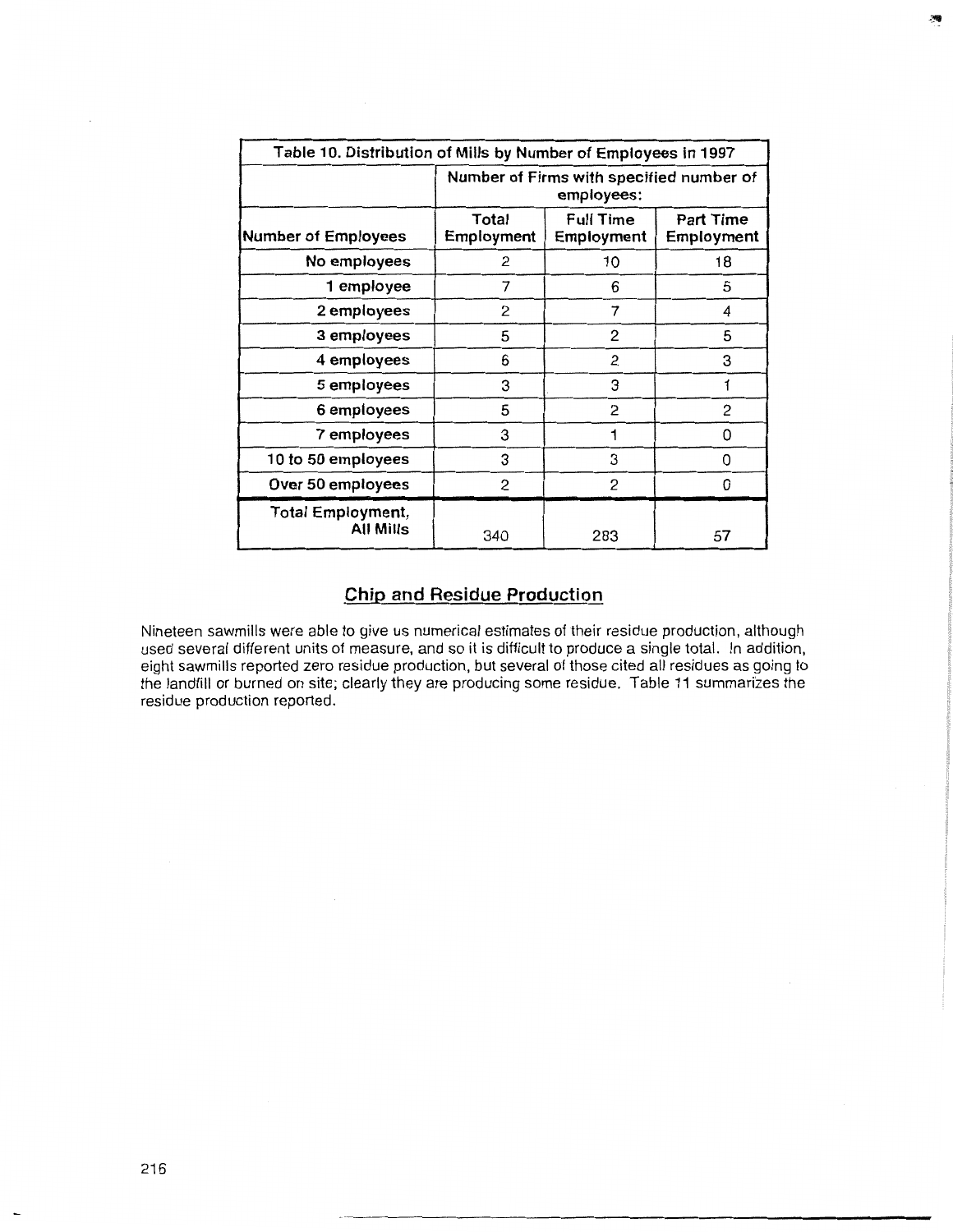| Table 11. Residue Production in 1997                     |
|----------------------------------------------------------|
| Chips                                                    |
| 94,495 Bone Dry Units                                    |
| 10,760 Cubic Yards                                       |
| 1 mill reported chip production, but no quantity         |
| Hogged Fuel                                              |
| 39,935 Bone Dry Units                                    |
| 204 tons                                                 |
| 9,470 Cubic Yards                                        |
| 4 mills reported hogged fuel production, but no quantity |
| Slabs                                                    |
| 2,982 cords                                              |
| 606 tons                                                 |
| 7,500 Cubic Yards                                        |
| 50 thousand board feet                                   |
| 5 mills reported slab production, but no quantity        |

The first column in the table below shows how many mills use each type of use as their primary means of disposing of residue; the second shows how many sawmills reported at least some of their residue in each category. Of 39 sawmills that answered at least some part of section 5, only three produced any of their energy needs from residue, and one reported using residue for local heat (that mill is included in "firewood"). Ten more made some use of most of their residue, typically as firewood. Fourteen mills either burned or sent to the landfill most of their residue as waste. Eleven more didn't specify how they disposed of residue.

| Table 12. Disposition of Mill Residue |                                                  |                                                  |  |  |
|---------------------------------------|--------------------------------------------------|--------------------------------------------------|--|--|
| Use of Residue                        | # of Mills disposing of<br>most residue this way | # of Mills disposing of<br>some residue this way |  |  |
| Energy                                | 3                                                | 3                                                |  |  |
| Firewood/fuel                         | 8                                                | $12 \overline{ }$                                |  |  |
| Landscape/bedding                     | 2                                                | 8                                                |  |  |
| Sell                                  | 2                                                | 3                                                |  |  |
| <b>Burned</b>                         | 6                                                | 6                                                |  |  |
| Landfill                              |                                                  | 10                                               |  |  |
| Waste/unknown                         | 13                                               |                                                  |  |  |
| Total                                 | 39                                               | N/A                                              |  |  |

Two mills reported cogeneration capacity, and one more said they would be "working on that soon". One of the two mills with cogeneration capacity did not actually produce any of their energy with it; the other produced all of their energy from residue.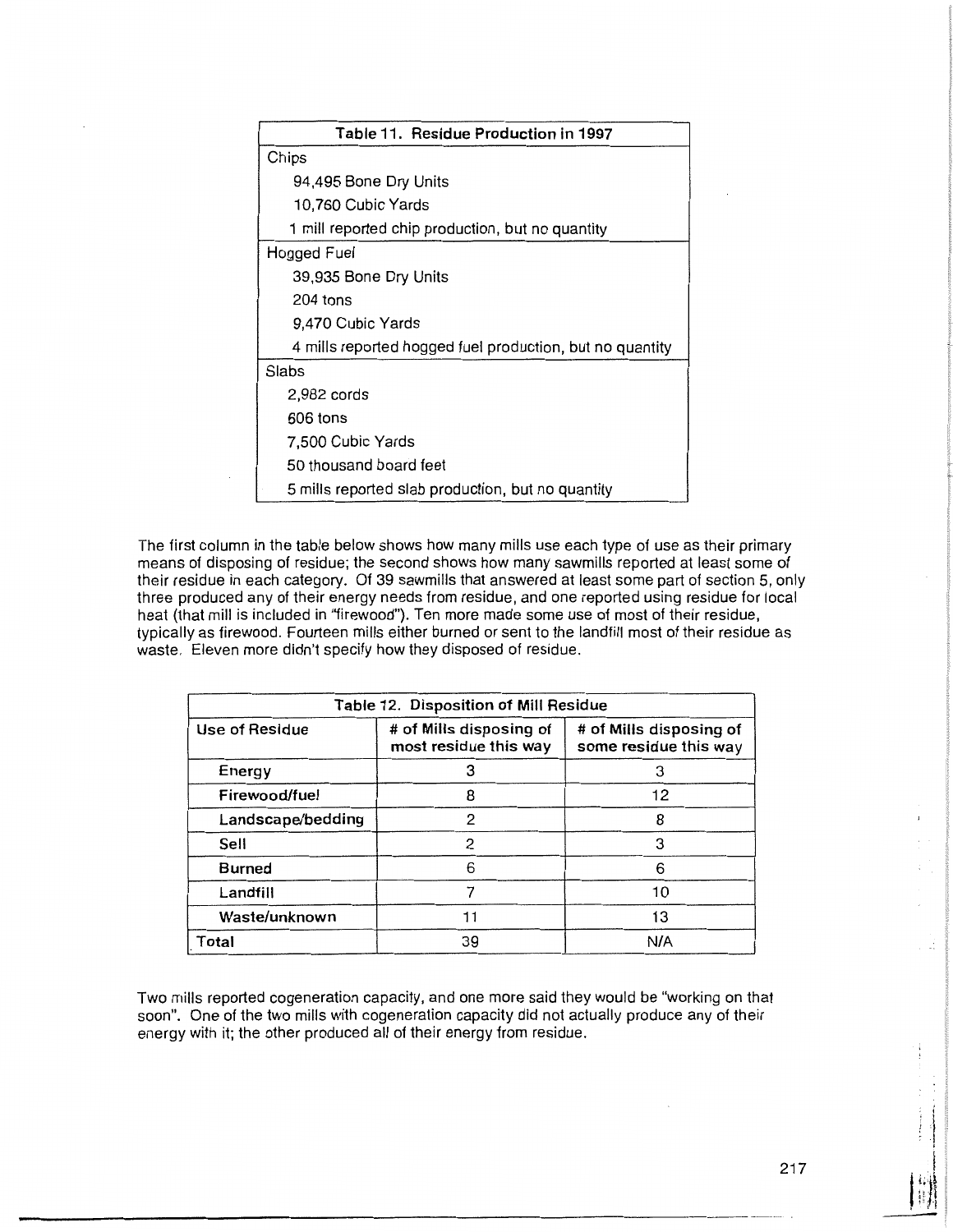By estimating conversion factors<sup>5</sup>, we were able to combine most of the reporting mills information to look at what proportion of residue is disposed of in each manner. The table below shows the results by region. Residue is used, rather than thrown away, throughout the state. In Southeast, the most prevalent use is for energy generation, in Southcentral, landscaping and bedding, and in the Interior, firewood. Firewood is the second largest use in both Southcentral and Southeast. Although less than 0.5 percent of residue that is disposed of in Southeast or Southcentral is burned, fully half of Interior's unused residue is burned rather than deposited in a landfill.

Only a few sawmills produced chips from whole logs, but these mills accounted for the majority of the chips produced; so about 60,000 bone dry units (BOU) of chips, or 64 percent of all reported chip BOU, were produced from whole logs.

| Table 13. Residue Disposition by Type and Region |           |              |          |              |  |
|--------------------------------------------------|-----------|--------------|----------|--------------|--|
|                                                  | Southeast | Southcentral | Interior | Alaska Total |  |
| Economic Use                                     | 84%       | 90%          | 77%      | 85%          |  |
| Disposal                                         | 16%       | 10%          | 23%      | 15%          |  |
|                                                  |           |              |          |              |  |
| <b>Economic Uses</b>                             |           |              |          |              |  |
| <b>Energy Source</b>                             | 65%       | $0\%$        | 5%       | 44%          |  |
| Local Heat                                       | 0%        | $0\%$        | 4%       | 0%           |  |
| Firewood/Fuel                                    | 35%       | 17%          | 59%      | 31%          |  |
| Landscaping/Bedding                              | $0\%$     | 82%          | 33%      | 24%          |  |
| Sold                                             | 0%        | 1%           | 0%       | 0%           |  |
| <b>Disposal Methods</b>                          |           |              |          |              |  |
| <b>Burned</b>                                    | 0%        | 0%           | 49%      | 5%           |  |
| Landfill                                         | 100%      | 100%         | 51%      | 95%          |  |

| Table 14. Origin of Mill Residue by Region            |     |     |      |     |  |
|-------------------------------------------------------|-----|-----|------|-----|--|
| Alaska Total<br>Southcentral<br>Southeast<br>Interior |     |     |      |     |  |
| Chipped from Whole Logs                               | 77% | 2%  | 0%   | 54% |  |
| Produced as By-Product                                | 23% | 98% | 100% | 46% |  |

## **Comments from the Survey Respondents**

The last section of the survey asks respondents several open-ended questions. About half the mills responding in Southeast and Interior reported supply problems, and 4 out of 5 Southcentral mills did. The most common suggestion for government help was more state and local timber sales, especially in Southeast; next was more small sales. Then better timed or longer sales.

This theme was repeated when mills were asked what they saw as the government's most important role in helping the industry. The two most common answers, provided by almost half the respondents, were "provide a dependable timber supply" and "negotiate small sales or a

<sup>5</sup> We used conversion factors given in "Timber Supply and demand 1997", USFS Region 10, Table A-18, p. 42. However, for cubic yards and feet we converted to cubic meters, then used the "log and lumber, board feet (lumber tally) to m<sup>3</sup>" conversion of 2.36 m<sup>3</sup> per MBF to produce a board feet measure, and the chip conversion of 2.7 tons chips per MBF. For cords, often used as a measure of slabs, we first converted cords to  $t<sup>3</sup>$  at a simple 4 ft x 4 ft x 8 ft factor, since stacked slabs won't have as much open space as round wood; and then proceeded as described. While these are very rough conversion factors, they do let us draw general conclusions about mill residue dispositions.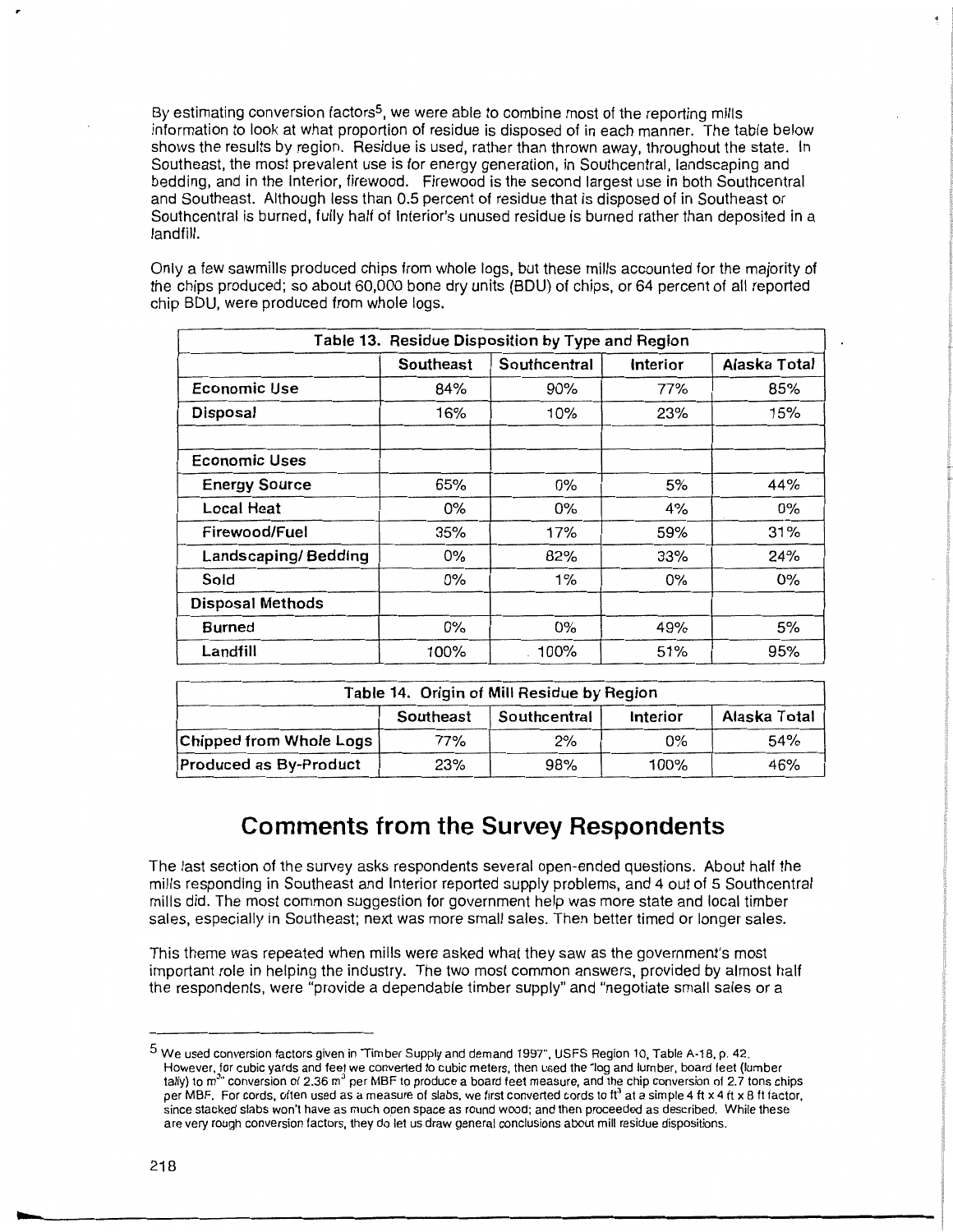variety of sales. The next most commonly cited strategies were subsidies, regulatory changes and other assistance targeted at small businesses.

When asked what species and grade mills preferred to buy, the results were unsurprising. Southeast mills wanted Sitka spruce and cedar followed by hemlock; Southcentral and Interior firms wanted white or Lutz spruce. Although some respondents mentioned wanting better grades of wood, all grades were named, and many respondents did not address their grade preferences.

We asked about plans for producing dried wood, or other product plans the mills might have. Most mills had mot produced dried wood and few had plans to do so. Many responses cited costs (of a kiln, of producing, storing and transporting the wood) as reasons they did not produce dried timber. Several Southeast mills cited lack of supply, and Interior mills, low quality wood as reasons.

Despite these concerns about costs, the most common new product plan was to obtain a kiln for drying lumber. Most other new product responses included adding some sort of equipment to the mill, most commonly a planer or band saw. Some firms mentioned one or another new product, and a few said they were planning to sell more in the domestic market. Seven of the 37 mills answering this question said they had no new plans, and one planned to leave the industry.

We asked respondents if they thought it was feasible for Alaska mills to manufacture more value added products. The majority (25 out of 36 mills responding) thought it was, but one third offered qualifications. Like the 'no" respondents, qualified yes respondents worried about costs, supply and access to markets. The more optimistic yes respondents cited the need to do this and ability of Alaska markets to purchase local production.

| Table 15. Question 6A. Have you encountered problems in obtaining a wood supply?<br>Do you have any suggested solutions? |                    |                |              |          |  |  |
|--------------------------------------------------------------------------------------------------------------------------|--------------------|----------------|--------------|----------|--|--|
|                                                                                                                          | Statewide<br>total | Southeast      | Southcentral | Interior |  |  |
| <b>Total Mills Responding</b>                                                                                            | 39                 | 24             | 5            | 10       |  |  |
| We are having Problems                                                                                                   | 21                 | 13             | 4            | 4        |  |  |
| <b>No Supply Problems</b>                                                                                                | 12                 | 5              | 1            | 6        |  |  |
| <b>Need More Sales</b>                                                                                                   | 5                  | 4              | 1            | 0        |  |  |
| <b>Need more Small sales</b>                                                                                             | 4                  | 4              | 0            | 0        |  |  |
| Need better timing/longer<br>sales                                                                                       | 5                  | $\overline{c}$ | 2            | 1        |  |  |
| Need less red tape                                                                                                       | 2                  | 2              | 0            | 0        |  |  |
| <b>Reduce lawsuits</b>                                                                                                   |                    | 1              | 0            | 0        |  |  |
| More funding                                                                                                             | 2                  | 2              | 0            | 0        |  |  |
| More state/local timber                                                                                                  | 7                  | 5              | 1            | 1        |  |  |
| Stop log exports                                                                                                         |                    | 1              | 0            | 0        |  |  |
| Let state manage Tongass                                                                                                 |                    |                | 0            | 0        |  |  |
| Too much logging/ clear<br>cutting                                                                                       | $\overline{c}$     |                | 0            | 1        |  |  |
| Cost too high/market won't<br>support cost                                                                               | 3                  | 3              | 0            | 0        |  |  |
| Use beetle kill                                                                                                          | 2                  | 1              | 1            | $\Omega$ |  |  |
| Educate wood users                                                                                                       |                    | 1              | 0            | 0        |  |  |
| Need funding for<br>stockpiling                                                                                          |                    | 0              | 1            | 0        |  |  |

The following tables summarize the responses provided to the six questions we asked.

ì.

Ï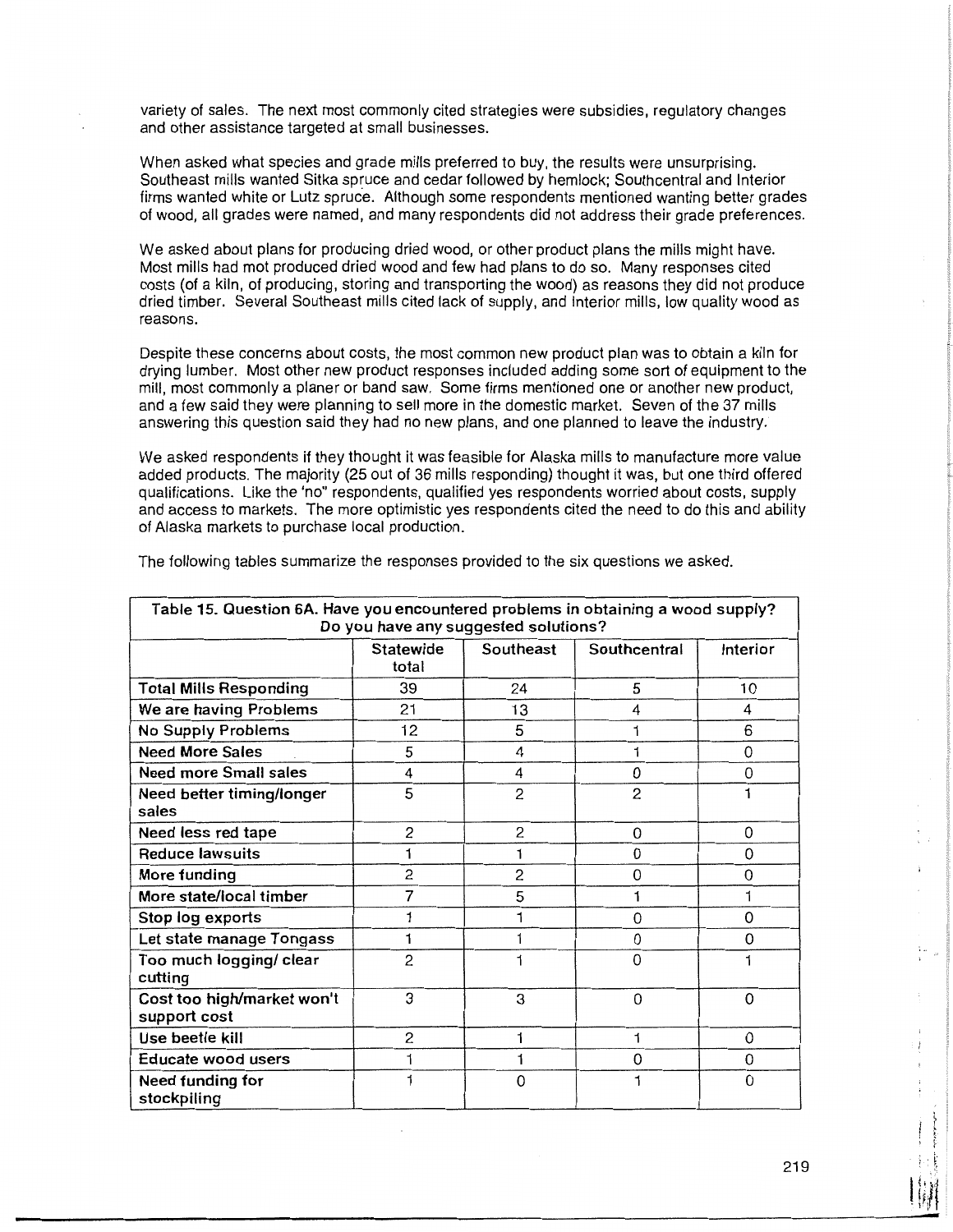| Table 16. Question 6B: What problems have you encountered in either<br>producing or marketing dried lumber? |                           |                  |              |          |  |
|-------------------------------------------------------------------------------------------------------------|---------------------------|------------------|--------------|----------|--|
|                                                                                                             | <b>Statewide</b><br>total | <b>Southeast</b> | Southcentral | Interior |  |
| <b>Total Mills Responding</b>                                                                               | 32                        | 20               | 4            | 8        |  |
| haven't produced dried<br>timber                                                                            | 14                        | 10               |              | 3        |  |
| need a kiln; kiln too<br>expensive                                                                          | 6                         | 2                | 3            |          |  |
| just starting                                                                                               |                           |                  | 0            | 0        |  |
| energy costs                                                                                                | 3                         | 3                | 0            | $\Omega$ |  |
| energy availability                                                                                         | 2                         | 2                | 0            | 0        |  |
| access to markets                                                                                           |                           |                  | 0            | $\Omega$ |  |
| wood supply                                                                                                 | 3                         | 3                | 0            | $\Omega$ |  |
| wood quality                                                                                                | 4                         |                  | 0            | 3        |  |
| grading                                                                                                     |                           | $\Omega$         |              | 0        |  |
| regulatory restrictions                                                                                     |                           |                  | 0            | $\Omega$ |  |
| transportation costs                                                                                        | 2                         | $\overline{2}$   | 0            | 0        |  |
| need larger capacity                                                                                        |                           |                  | 0            | 0        |  |
| hard to be competitively<br>priced                                                                          | 3                         | 2                |              | $\Omega$ |  |
| need to store dry wood<br>(cost, space)                                                                     | 3                         | 2                | 0            |          |  |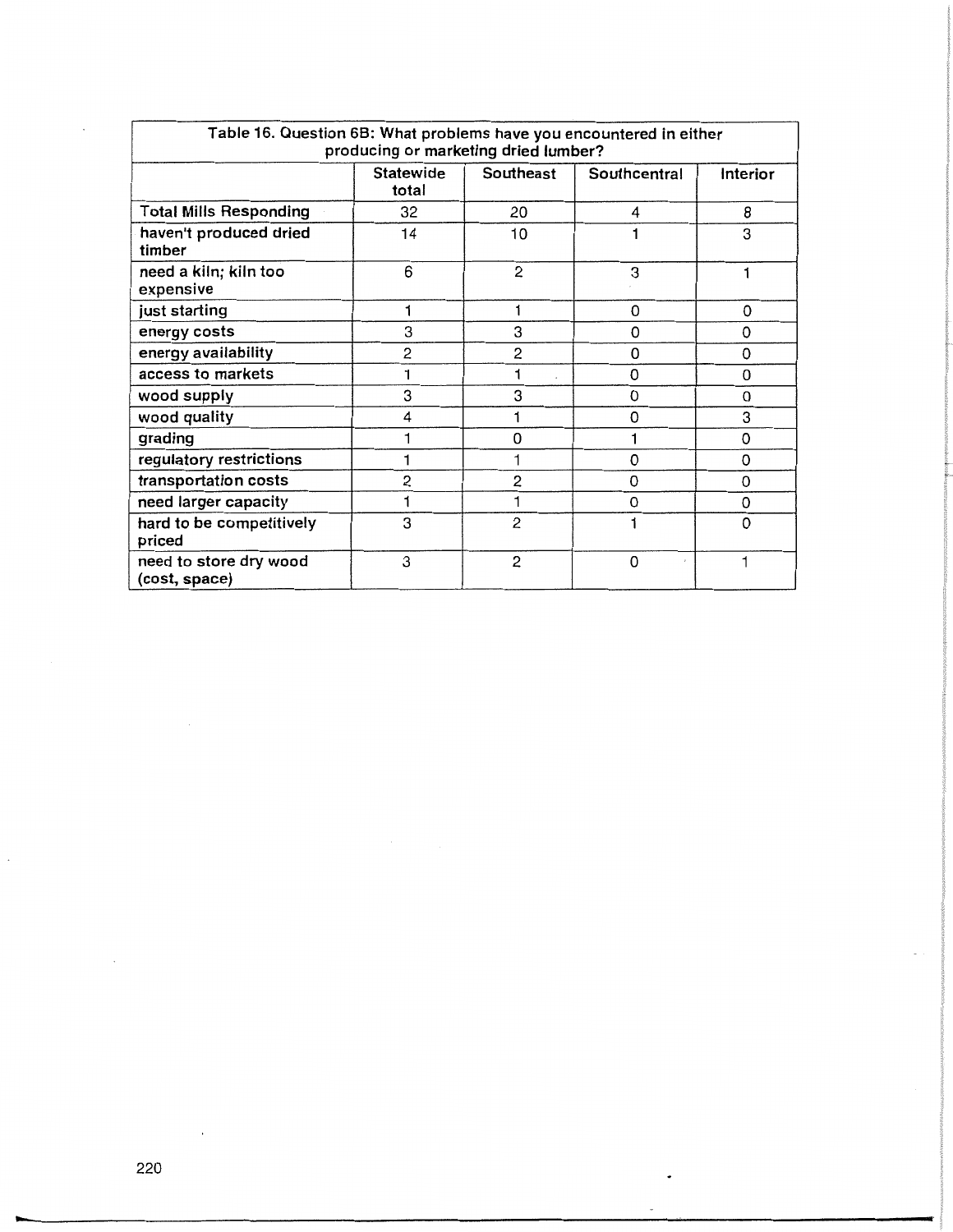| and the type of equipment you would like to purchase over the next five years. |                           |                |                |              |  |
|--------------------------------------------------------------------------------|---------------------------|----------------|----------------|--------------|--|
|                                                                                | <b>Statewide</b><br>total | Southeast      | South central  | Interior     |  |
| <b>Total Mills Responding</b>                                                  | 37                        | 22             | 5              | 10           |  |
| Moving towards domestic market                                                 | 3                         | 3              | 0              | 0            |  |
| "upgrades" to mill                                                             | 4                         | 3              | 0              | 1            |  |
| resaw                                                                          | 8                         | 5              | $\overline{c}$ | 1            |  |
| band saw                                                                       | 1                         | 0              | 1              | 0            |  |
| edger                                                                          | 4                         | 4              | 0              | 0            |  |
| trimmer                                                                        | $\overline{c}$            | 1              | 1              | 0            |  |
| kilns, dryers                                                                  | 14                        | 9              | $\overline{c}$ | 3            |  |
| planer                                                                         | 10                        | 6              | 0              | 4            |  |
| molder                                                                         | 6                         | 5              | 0              | $\mathbf{1}$ |  |
| milling machine                                                                | 1                         | 1              | 0              | 0            |  |
| chipper                                                                        | $\overline{c}$            | 0              | $\overline{c}$ | 0            |  |
| debarker                                                                       | З                         | 0              | $\overline{c}$ | 1            |  |
| scragg mill                                                                    | $\overline{c}$            | 0              | 1              | 1            |  |
| mulcher                                                                        | 1                         | 0              | 1              | 0            |  |
| fencing, decking                                                               | $\overline{c}$            | $\overline{c}$ | 0              | 0            |  |
| siding                                                                         | $\mathbf{2}$              | 1              | 0              | 1            |  |
| woodworking: furniture, tourist<br>items                                       | $\overline{c}$            | 1              | 0              | 1            |  |
| tongue and groove                                                              | 1                         | 0              | 0              | 1            |  |
| packaging, dust collection                                                     | 1                         | 1              | 0              | 0            |  |
| cedar shake system                                                             | 1                         | 1              | 0              | 0            |  |
| green chains for sorting lumber                                                | 1                         | 1              | 0              | 0            |  |
| pellet press for presto logs                                                   | 1                         | 1              | 0              | 0            |  |
| depends on quantity and cost of<br>supply                                      | $\mathbf{1}$              | 1              | 0              | 0            |  |
|                                                                                |                           |                |                |              |  |
| Would like to, but no plans now                                                | 2                         | $\overline{c}$ | 0              | 0            |  |
| Planning to leave sawmill business                                             | 1                         | 0              | 1              | 0            |  |
| No plans for new products                                                      | 5                         | 2              | 0              | 3            |  |

Table 17. Question 6C: Do you have any plans for expansion or moving into a different product line? If so, please give a brief description of your plans

\ I 1: I  $1,1,1,1,1$  $\cdot$  1.1  $\frac{1}{2}$ 

Ħ

ŧ,

 $\overline{a}$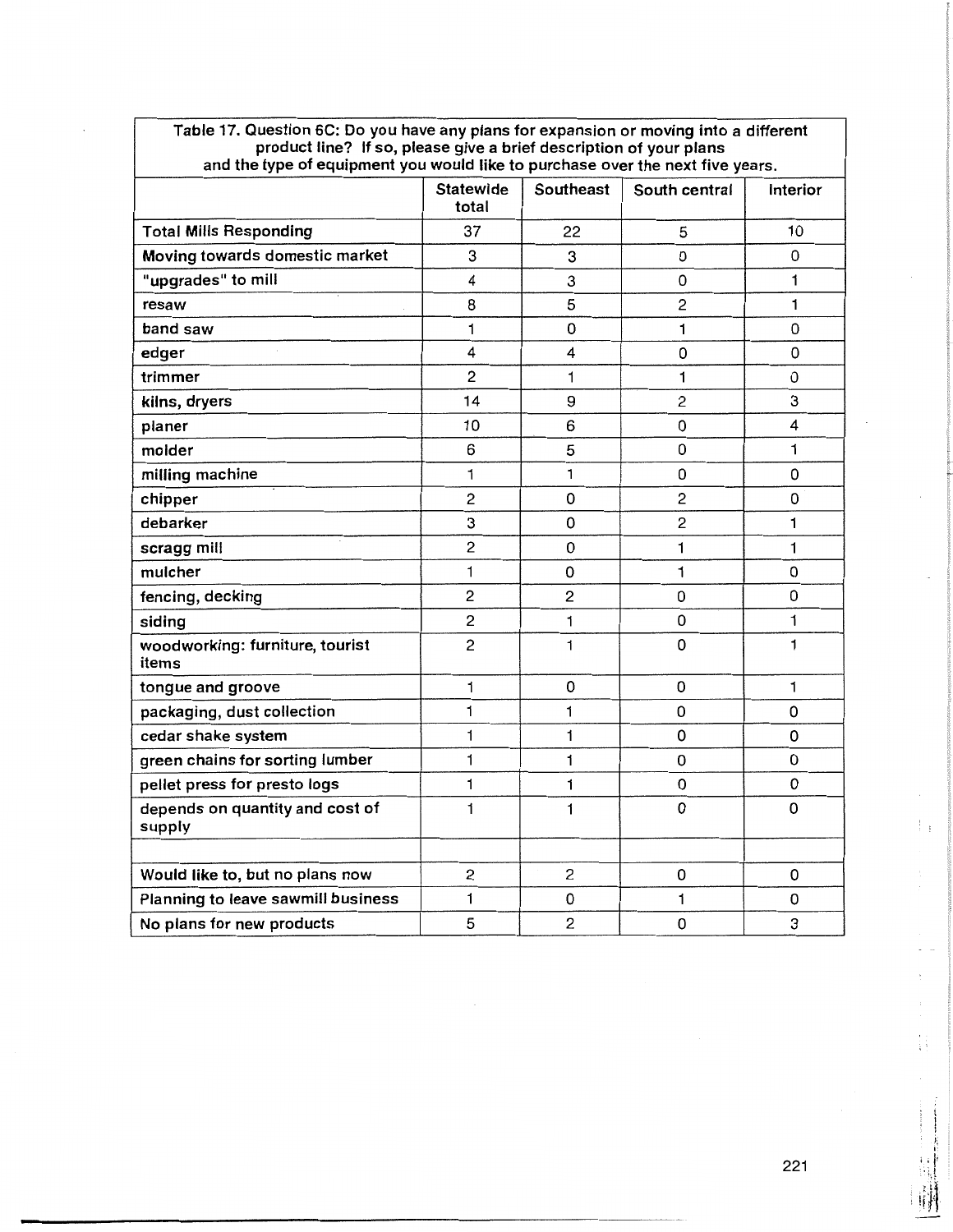| Table 18. Question 6D: Given the choice, what species, grade<br>and volume of wood do you prefer to purchase? |                           |                  |                |             |  |  |  |  |
|---------------------------------------------------------------------------------------------------------------|---------------------------|------------------|----------------|-------------|--|--|--|--|
|                                                                                                               | <b>Statewide</b><br>total | <b>Southeast</b> | Southcentral   | Interior    |  |  |  |  |
| <b>Total Mills Responding</b>                                                                                 | 38                        | 22               | 5              | 11          |  |  |  |  |
| <b>Species</b>                                                                                                |                           |                  |                |             |  |  |  |  |
| Hemlock                                                                                                       | 11                        | 11               | 0              | 0           |  |  |  |  |
| <b>Sitka Spruce</b>                                                                                           | 18                        | 15               | $\overline{2}$ | 0           |  |  |  |  |
| Redcedar                                                                                                      | 12                        | 12               | 0              | $\mathbf 0$ |  |  |  |  |
| <b>Yellow Cedar</b>                                                                                           | 6                         | 6                | 0              | 0           |  |  |  |  |
| <b>White/Lutz Spruce</b>                                                                                      | 14                        | 0                | 4              | 9           |  |  |  |  |
| <b>Birch</b>                                                                                                  | 3                         | 1                | 1              | 1           |  |  |  |  |
| Aspen                                                                                                         | 1                         | 0                | $\Omega$       | 1           |  |  |  |  |
| Cottonwood                                                                                                    | 1                         | 1                | 0              | 0           |  |  |  |  |
| Grades                                                                                                        |                           |                  |                |             |  |  |  |  |
| Grade 1 select                                                                                                | 3                         | 2                | 1              | 0           |  |  |  |  |
| Grade 2 and better                                                                                            | 3                         | 2                | 1              | $\Omega$    |  |  |  |  |
| Grade 3 and better                                                                                            | 0                         | 0                | 0              | 0           |  |  |  |  |
| all grades                                                                                                    | $\overline{2}$            | 1                | 1              | $\Omega$    |  |  |  |  |
| shop and better                                                                                               | 1                         | 1                | $\Omega$       | $\Omega$    |  |  |  |  |
| best grade available                                                                                          | 1                         | 1                | 0              | $\Omega$    |  |  |  |  |
| beetle infested                                                                                               | 1                         | 0                | 1              | $\mathbf 0$ |  |  |  |  |
| "good" quality                                                                                                | 1                         | 0                | 0              | 1           |  |  |  |  |
|                                                                                                               |                           |                  |                |             |  |  |  |  |
| <b>Total Volume Mentioned (MBF)</b>                                                                           | 17,351                    | 8,551            | 7,200          | 1,600       |  |  |  |  |

₹3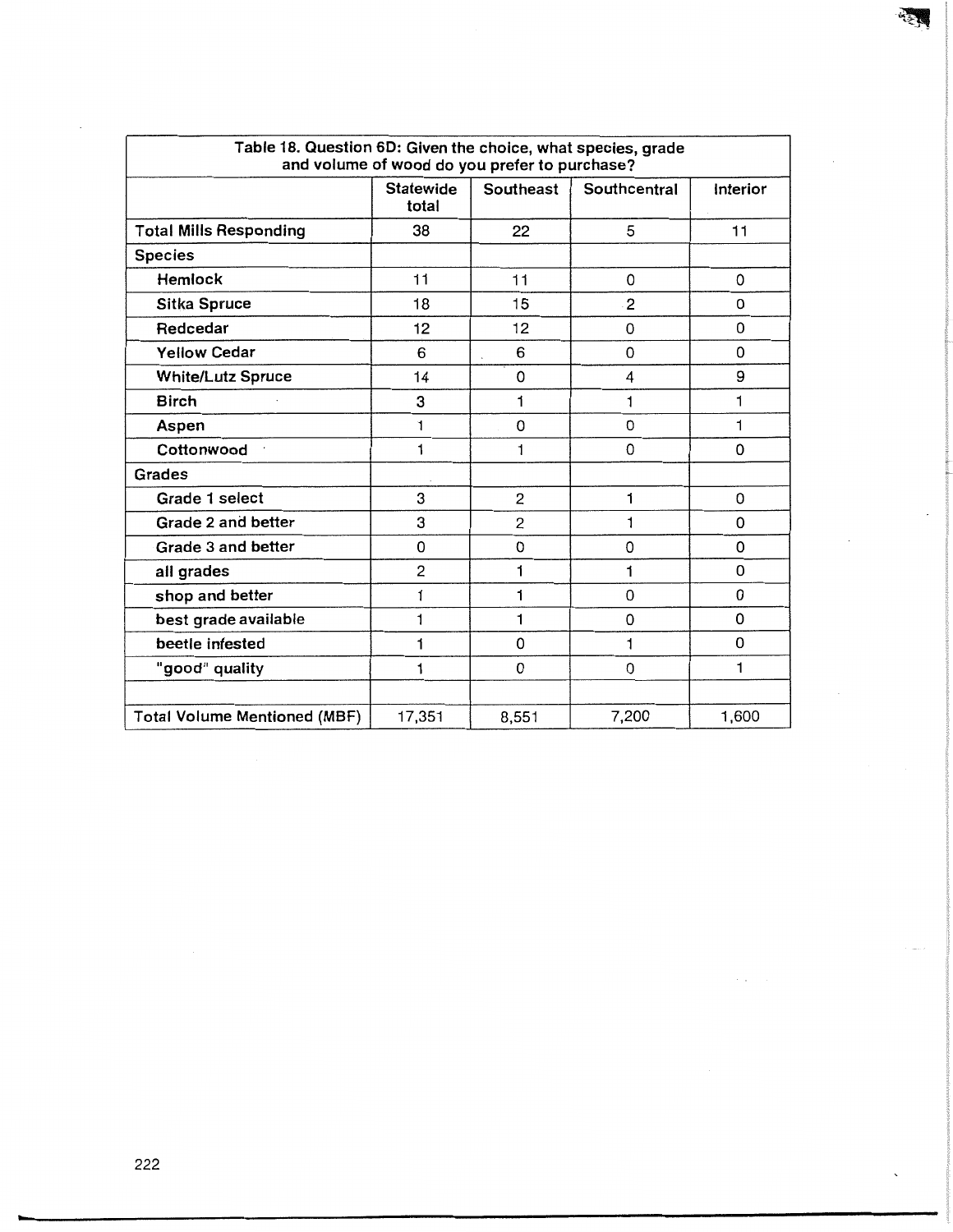| in assisting the wood products industry?           |                            |                  |                   |                |  |  |
|----------------------------------------------------|----------------------------|------------------|-------------------|----------------|--|--|
|                                                    | <b>Statewid</b><br>e total | <b>Southeast</b> | South-<br>central | Interior       |  |  |
| <b>Total Mills Responding</b>                      | 36                         | 22               | 5                 | 9              |  |  |
| provide dependable timber supply                   | 9                          | 5                | 1                 | 3              |  |  |
| more Tongass logging                               | 3                          | 3                | 0                 | 0              |  |  |
| keep logging roads open                            | 1                          | 1                | 0                 | 0              |  |  |
| use mental health trust forests                    | 1                          | 1                | 0                 | $\Omega$       |  |  |
| make regulations friendly to local<br>products     | 1                          | 1                | 0                 | $\Omega$       |  |  |
| make regulations friendly to logging               | $\overline{2}$             | $\Omega$         | $\Omega$          | 2              |  |  |
| "favorable atmosphere" for business<br>development | 1                          | 1                | 0                 | 0              |  |  |
| stop /discourage exports of raw materials          | 3                          | $\overline{2}$   | $\Omega$          | 1              |  |  |
| small business assistance                          | 3                          | 1                | 1                 | 1              |  |  |
| startup grants/funding for small<br>businesses     | 5                          | 3                | $\overline{2}$    | 0              |  |  |
| less emphasis on big businesses                    | 3                          | 1                | $\Omega$          | 2              |  |  |
| negotiate small sales/ variety of sales            | 8                          | 7                | 1                 | 0              |  |  |
| ensure sustainable resource<br>management          | 3                          | 1                | 1                 | 1              |  |  |
| more foresters                                     | 1                          | $\Omega$         | 1                 | 0              |  |  |
| marketing assistance                               | 2                          | $\Omega$         | 0                 | $\overline{c}$ |  |  |
| State should buy all Alaskan products              | $\overline{2}$             | 0                | 1                 | 1              |  |  |
|                                                    |                            |                  |                   |                |  |  |
| State already doing what they should               | 4                          | $\overline{c}$   | 0                 | $\overline{c}$ |  |  |

Table 19. Question 6E. In your opinion, what role can the state government play

r

 $\sqrt{ }$ 

l

 $\mathbf{I}^{\mathbf{I}}$